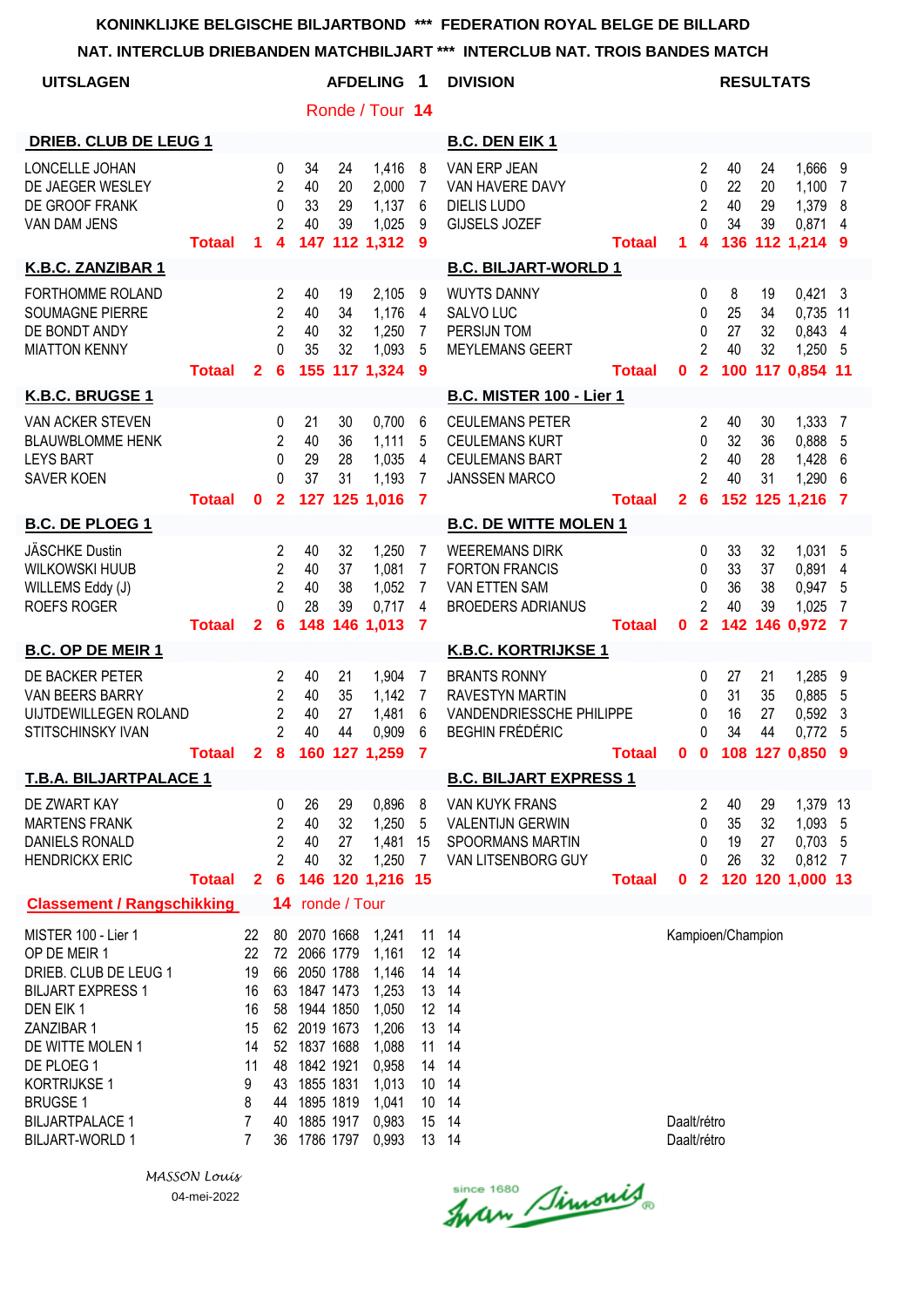| NAI. INTERCLUB DRIEBANDEN MATCHBILJART                                                                                                                                                                                                       |                                                                                                                                                                                                                                                        |              |                                                                            |                             |                             |                                                                                                                       |                                                                         | AN INTERCLUB NAT. TROIS BANDES MATCH                                                             |               |                            |                                                                     |                                        |                             |                                                           |                          |
|----------------------------------------------------------------------------------------------------------------------------------------------------------------------------------------------------------------------------------------------|--------------------------------------------------------------------------------------------------------------------------------------------------------------------------------------------------------------------------------------------------------|--------------|----------------------------------------------------------------------------|-----------------------------|-----------------------------|-----------------------------------------------------------------------------------------------------------------------|-------------------------------------------------------------------------|--------------------------------------------------------------------------------------------------|---------------|----------------------------|---------------------------------------------------------------------|----------------------------------------|-----------------------------|-----------------------------------------------------------|--------------------------|
| <b>UITSLAGEN</b>                                                                                                                                                                                                                             |                                                                                                                                                                                                                                                        |              |                                                                            |                             |                             |                                                                                                                       |                                                                         | AFDELING 2A DIVISION                                                                             |               |                            |                                                                     |                                        | <b>RESULTATS</b>            |                                                           |                          |
|                                                                                                                                                                                                                                              |                                                                                                                                                                                                                                                        |              |                                                                            |                             |                             | Ronde / Tour 14                                                                                                       |                                                                         |                                                                                                  |               |                            |                                                                     |                                        |                             |                                                           |                          |
| <b>B.C. KASTEELDREEF 1</b>                                                                                                                                                                                                                   |                                                                                                                                                                                                                                                        |              |                                                                            |                             |                             |                                                                                                                       |                                                                         | <b>B.C. MISTER 100 - Lier 5</b>                                                                  |               |                            |                                                                     |                                        |                             |                                                           |                          |
| <b>RODTS Piet</b><br><b>DEVLIEGER David</b><br><b>DEMIRCIOGLU Fuat</b><br><b>BERGMANS Dion</b>                                                                                                                                               | <b>Totaal</b>                                                                                                                                                                                                                                          | $\mathbf{2}$ | $\overline{2}$<br>$\overline{2}$<br>$\overline{2}$<br>$\overline{2}$<br>8  | 40<br>40<br>30<br>30<br>140 | 32<br>63<br>26<br>37        | 1,250<br>0,634<br>1,153<br>0,810<br>158 0,886                                                                         | 11<br>6<br>5<br>3<br>11                                                 | <b>CEULEMANS Koen</b><br>VAN DEN VONDER Ronald<br>VAN DEN WOUWER Hugo<br>VAN CAMP Freddy         | <b>Totaal</b> | 0                          | 0<br>0<br>0<br>$\Omega$<br>$\mathbf 0$                              | 17<br>35<br>$\overline{7}$<br>18<br>77 | 32<br>63<br>26<br>37        | 0,531<br>0,555 4<br>0,269<br>0,486<br>158 0,487 4         | -3<br>$\mathbf{1}$<br>-3 |
| <b>OOSTENDSE B.A.1</b>                                                                                                                                                                                                                       |                                                                                                                                                                                                                                                        |              |                                                                            |                             |                             |                                                                                                                       |                                                                         | <b>DRIEB. CLUB DE LEUG 2</b>                                                                     |               |                            |                                                                     |                                        |                             |                                                           |                          |
| <b>COBBAERT THIERRY</b><br><b>VELGHE STEFAAN</b><br><b>BOLLE JEAN-MARIE</b><br><b>BOLLE DIRK</b>                                                                                                                                             | <b>Totaal</b>                                                                                                                                                                                                                                          | 0            | $\mathbf{0}$<br>0<br>0<br>$\Omega$<br>$\mathbf{0}$                         | 30<br>37<br>15<br>16<br>98  | 45<br>56<br>38<br>26        | 0,666<br>0,660<br>0,394<br>0,615<br>165 0,593                                                                         | 4<br>5<br>3<br>3<br>5                                                   | <b>DURWAEL MIK</b><br><b>HENDERIX MICHAEL</b><br><b>TUERLINCKX BART</b><br><b>HENDRICKX RUDI</b> | <b>Totaal</b> | $\mathbf{2}$               | 2<br>$\overline{2}$<br>$\overline{2}$<br>$\overline{2}$<br>$\bf{8}$ | 40<br>40<br>30<br>30<br>140            | 45<br>56<br>38<br>26        | 0,888 5<br>0,714<br>0,789<br>1,153<br>165 0,848 7         | - 5<br>4<br>-7           |
| <b>B.C. MISTER 100 - Lier 2</b>                                                                                                                                                                                                              |                                                                                                                                                                                                                                                        |              |                                                                            |                             |                             |                                                                                                                       |                                                                         | <b>K.B.C. EEKLOSE 1</b>                                                                          |               |                            |                                                                     |                                        |                             |                                                           |                          |
| <b>BRUIJSTENS Paul</b><br><b>CELEN Marc</b><br><b>VAN NEYEN Leslie</b><br><b>HENS Erwin</b>                                                                                                                                                  | <b>Totaal</b>                                                                                                                                                                                                                                          | $\mathbf{2}$ | 2<br>$\overline{2}$<br>$\overline{2}$<br>$\Omega$<br>$6\phantom{1}6$       | 40<br>40<br>30<br>26        | 27<br>35<br>18<br>32        | 1,481<br>1,142<br>1,666<br>0,812<br>136 112 1,214                                                                     | 9<br>6<br>5<br>4<br>9                                                   | <b>STAELENS Freddy</b><br><b>MENHEER Leslie</b><br>DE MIL Christiaan<br><b>JANSSEN Willem</b>    | <b>Totaal</b> | $\mathbf 0$                | 0<br>0<br>0<br>2<br>$\overline{2}$                                  | 28<br>29<br>12<br>30<br>99             | 27<br>35<br>18<br>32        | 1,037 6<br>0,828<br>0,666<br>0,937<br>112 0,883 6         | 4<br>3<br>$\overline{4}$ |
| K.B.C. GILDE HOGER OP 1                                                                                                                                                                                                                      |                                                                                                                                                                                                                                                        |              |                                                                            |                             |                             |                                                                                                                       |                                                                         | <b>B.C. T'S PLACE 1</b>                                                                          |               |                            |                                                                     |                                        |                             |                                                           |                          |
| <b>GOETHALS Didier</b><br>POLLIE Luc<br>DE MOOR Frederik<br>NICHELSON Pascal                                                                                                                                                                 | <b>Totaal</b>                                                                                                                                                                                                                                          | 1            | $\overline{2}$<br>$\overline{2}$<br>0<br>$\Omega$<br>4                     | 40<br>40<br>16<br>28<br>124 | 48<br>56<br>36<br>50<br>190 | 0.833<br>0,714<br>0,444<br>0,560<br>0,652                                                                             | 6<br>4<br>4<br>3<br>6                                                   | <b>KESTELOOT Patrick</b><br>VAN DER SPIEGEL Marc<br><b>HEYMAN David</b><br><b>VLERICK Dirk</b>   | <b>Totaal</b> | 1                          | 0<br>0<br>$\overline{2}$<br>$\overline{2}$<br>4                     | 33<br>39<br>30<br>30<br>132            | 48<br>56<br>36<br>50<br>190 | 0,687 4<br>0,696<br>0,833<br>0,600<br>0,694               | 5<br>5<br>5<br>-5        |
| <b>ST TRUIDENSE BA1</b>                                                                                                                                                                                                                      |                                                                                                                                                                                                                                                        |              |                                                                            |                             |                             |                                                                                                                       |                                                                         | <b>B.C. OP DE MEIR 3</b>                                                                         |               |                            |                                                                     |                                        |                             |                                                           |                          |
| <b>MOTTET Frederic</b><br><b>BRUGGHEMAN Kurt</b><br><b>BOSSELOIRS Francis</b><br><b>VANOPPEN Bruno</b>                                                                                                                                       | Totaal 2 6 128 174 0,735 7                                                                                                                                                                                                                             |              | 2<br>$\overline{2}$<br>$\overline{2}$<br>$\Omega$                          | 40<br>40<br>30<br>18        | 24<br>59<br>50<br>41        | 1,666<br>0,677<br>0,600<br>0,439                                                                                      | 7<br>4<br>5<br>2                                                        | <b>ARAS Noel</b><br><b>CORNIL Pascal</b><br><b>STUIVER Peter</b><br><b>LAMBRECHTS Jos</b>        | <b>Totaal</b> |                            | 0<br>0<br>0<br>2                                                    | 14<br>34<br>28<br>30                   | 24<br>59<br>50<br>41        | 0,583 4<br>0,576<br>0,560<br>0,731<br>0 2 106 174 0,609 7 | -3<br>4<br>7             |
| <b>B.C. HERSTALIEN 2</b>                                                                                                                                                                                                                     |                                                                                                                                                                                                                                                        |              |                                                                            |                             |                             |                                                                                                                       |                                                                         | <b>K.B.C. KORTRIJKSE 2</b>                                                                       |               |                            |                                                                     |                                        |                             |                                                           |                          |
| <b>BISSOT Francis</b><br><b>HUBENS Rudy</b><br><b>SERRE Alexandre</b><br><b>FINET Thierry</b>                                                                                                                                                | <b>Totaal</b>                                                                                                                                                                                                                                          | $\mathbf{2}$ | 0<br>$\overline{2}$<br>$\overline{2}$<br>$\overline{2}$<br>$6\phantom{1}6$ | 35<br>40<br>30<br>30        | 70<br>70<br>47<br>52        | 0,500<br>0,571<br>0,638<br>0,576<br>135 239 0,564                                                                     | 4<br>5<br>$\overline{4}$<br>4<br>-5                                     | <b>MOSTREY Peter</b><br><b>DENNEULIN Frédéric</b><br><b>BEKAERT Bernhard</b><br>CLAUS Gino       | <b>Totaal</b> | $\mathbf{0}$               | 2<br>0<br>0<br>0<br>$\overline{\mathbf{2}}$                         | 40<br>34<br>29<br>22                   | 70<br>70<br>47<br>52        | $0,571$ 6<br>0,485<br>0,617<br>0,423<br>125 239 0,523 8   | 5<br>- 8<br>-5           |
|                                                                                                                                                                                                                                              |                                                                                                                                                                                                                                                        |              | 14                                                                         |                             | ronde / Tour                |                                                                                                                       |                                                                         |                                                                                                  |               |                            |                                                                     |                                        |                             |                                                           |                          |
| MISTER 100 - Lier 2<br>DRIEB. CLUB DE LEUG 2<br><b>EEKLOSE 1</b><br>T'S PLACE 1<br>OOSTENDSE B.A. 1<br><b>HERSTALIEN 2</b><br>KASTEELDREEF 1<br>ST TRUIDENSE BA 1<br>OP DE MEIR 3<br>GILDE HOGER OP 1<br>MISTER 100 - Lier 5<br>KORTRIJKSE 2 | <b>Classement / Rangschikking</b><br>25<br>91<br>24<br>83 1813 2046<br>16<br>65 1737 2097<br>15<br>57 1650 2210<br>14<br>53<br>13<br>51 1737 2502<br>12<br>52 1639 2153<br>51 1559 2002<br>12<br>49 1626 2519<br>12<br>10<br>46<br>10<br>41<br>5<br>33 |              |                                                                            |                             |                             | 1824 1845<br>0,988<br>0,886<br>0,828<br>0,746<br>0,648<br>0,694<br>0,761<br>0,778<br>0,645<br>0,678<br>0,693<br>0,657 | 9<br>11<br>10<br>10 <sup>°</sup><br>9<br>15<br>11<br>11<br>9<br>8<br>10 | 14<br>14<br>14<br>14<br>14<br>14<br>14<br>14<br>14<br>14<br>14<br>10 14                          |               | Daalt/rétro<br>Daalt/rétro |                                                                     | Kampioen/Champion                      |                             |                                                           |                          |

*MASSON Louis* 04-mei-2022

since 1680 Simonis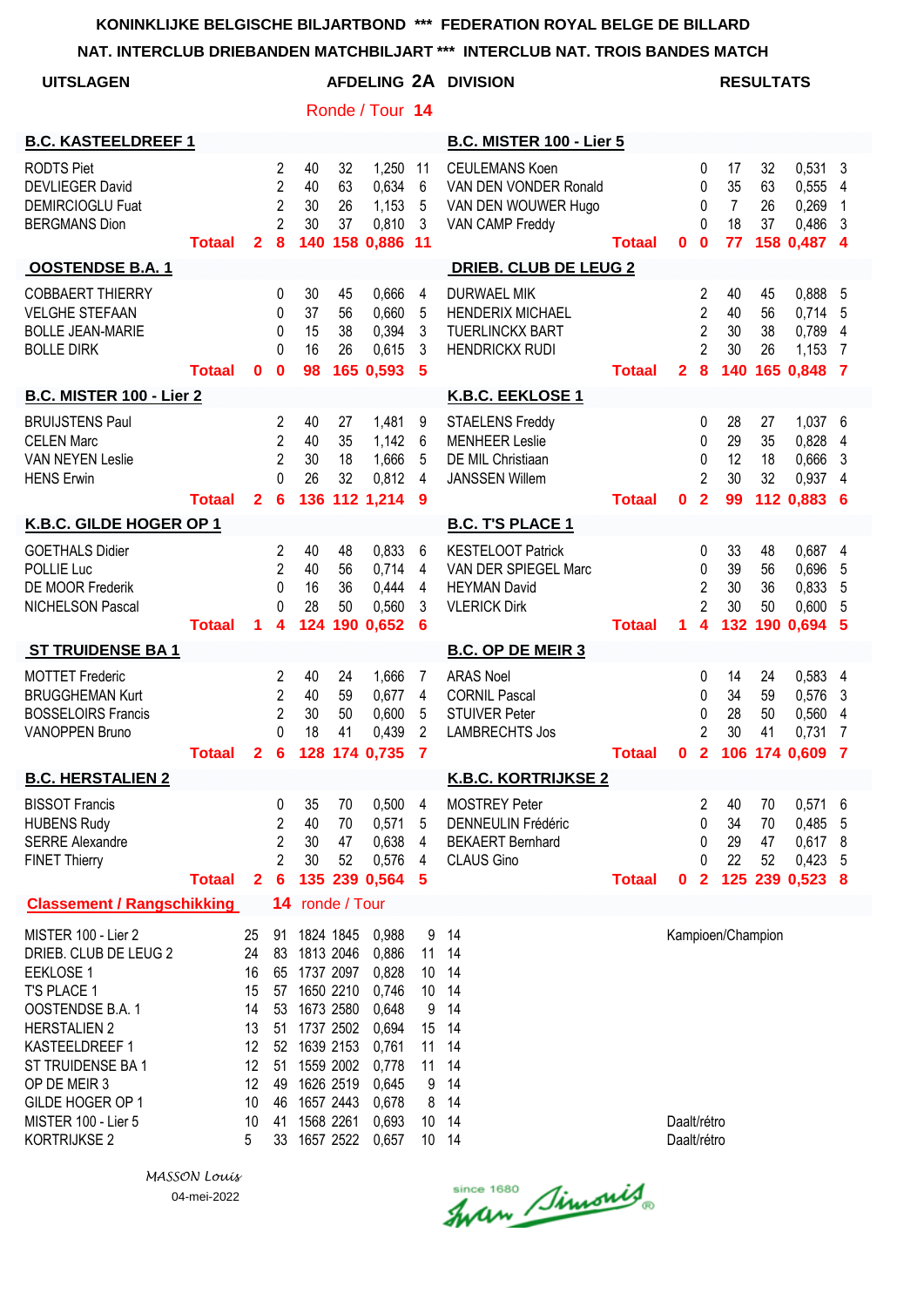**NAT. INTERCLUB DRIEBANDEN MATCHBILJART \*\*\* INTERCLUB NAT. TROIS BANDES MATCH**

| <b>UITSLAGEN</b>                                                                                                                                                                                                                                         |               |                                                                   |                                                                |                                                                                                                                                             |                      |                                                                                                          |                                                 | AFDELING 2B DIVISION                                                                            |               |                            |                                                                             | <b>RESULTATS</b>              |                      |                                                              |                       |
|----------------------------------------------------------------------------------------------------------------------------------------------------------------------------------------------------------------------------------------------------------|---------------|-------------------------------------------------------------------|----------------------------------------------------------------|-------------------------------------------------------------------------------------------------------------------------------------------------------------|----------------------|----------------------------------------------------------------------------------------------------------|-------------------------------------------------|-------------------------------------------------------------------------------------------------|---------------|----------------------------|-----------------------------------------------------------------------------|-------------------------------|----------------------|--------------------------------------------------------------|-----------------------|
|                                                                                                                                                                                                                                                          |               |                                                                   |                                                                |                                                                                                                                                             |                      | Ronde / Tour 14                                                                                          |                                                 |                                                                                                 |               |                            |                                                                             |                               |                      |                                                              |                       |
| <b>B.C. MEERLESE 1</b>                                                                                                                                                                                                                                   |               |                                                                   |                                                                |                                                                                                                                                             |                      |                                                                                                          |                                                 | K.B.A. SINT NIKLASE 1                                                                           |               |                            |                                                                             |                               |                      |                                                              |                       |
| KOOREVAAR AD<br>VAN NIJNATTEN JEFFREY<br><b>FRIJTERS HANS</b><br><b>HULTERMANS BART</b>                                                                                                                                                                  | <b>Totaal</b> | $\mathbf{2}$                                                      | 2<br>$\overline{2}$<br>2<br>0<br>6                             | 40<br>40<br>30<br>18<br>128                                                                                                                                 | 37<br>49<br>41<br>36 | 1,081<br>0,816<br>0,731<br>0,500<br>163 0,785                                                            | 5<br>4<br>4<br>2<br>5                           | DE RUYTE TOM<br>VAN HOUDENHOVE PATRICK<br>VAN VOSSELEN CHRISTOPH<br>VAN LEUVENHAGE DYLAN        | <b>Totaal</b> | $\mathbf 0$                | 0<br>0<br>0<br>$\overline{c}$<br>$\overline{2}$                             | 38<br>27<br>16<br>30<br>$111$ | 37<br>49<br>41<br>36 | 1,027<br>0,551<br>0,390<br>0,833<br>163 0,680                | 6<br>5<br>4<br>4<br>6 |
| <b>B.C. MISTER 100 - Lier 3</b>                                                                                                                                                                                                                          |               |                                                                   |                                                                |                                                                                                                                                             |                      |                                                                                                          |                                                 | <b>BILLIARD PROMOTION TEAM 1</b>                                                                |               |                            |                                                                             |                               |                      |                                                              |                       |
| VAN DIJCK Wim<br><b>WOUTERS Michel</b><br><b>JACOBS</b> Dave<br><b>HUYLEBROECK Luc</b>                                                                                                                                                                   | <b>Totaal</b> | 0                                                                 | 0<br>$\overline{2}$<br>0<br>0<br>$\overline{2}$                | 17<br>40<br>23<br>19<br>99                                                                                                                                  | 16<br>48<br>40<br>46 | 1,062<br>0,833<br>0,575<br>0,413<br>150 0,660                                                            | 6<br>6<br>$\overline{4}$<br>4<br>6              | DE BRUIJN Jean-Paul<br><b>GEYSEN Danny</b><br><b>JANSSEN Marc</b><br><b>MEERSMAN Peter</b>      | <b>Totaal</b> | $\mathbf{2}$               | 2<br>0<br>$\overline{2}$<br>$\overline{2}$<br>$6\phantom{1}6$               | 40<br>35<br>30<br>30          | 16<br>48<br>40<br>46 | 2,500 10<br>0,729<br>0,750<br>0,652<br>135 150 0,900 10      | 5<br>6<br>4           |
| K.B.C. COURONNE Royale 1                                                                                                                                                                                                                                 |               |                                                                   |                                                                |                                                                                                                                                             |                      |                                                                                                          |                                                 | <b>B.C. OP DE MEIR 2</b>                                                                        |               |                            |                                                                             |                               |                      |                                                              |                       |
| <b>BOUCHAT FABRICE</b><br><b>WINCKELMANS LUC</b><br>VAN DE GUCHT DIDIER<br>COLLART OLIVIER                                                                                                                                                               | <b>Totaal</b> | $\mathbf{0}$                                                      | 0<br>0<br>0<br>0<br>$\bf{0}$                                   | 21<br>36<br>18<br>23<br>98                                                                                                                                  | 27<br>46<br>24<br>31 | 0,777<br>0,782<br>0,750<br>0,741<br>128 0,765                                                            | 4<br>6<br>6<br>4<br>6                           | ROOFTHOOFT MARC<br><b>VAN CROMVOIRT WIM</b><br><b>BOEREN RINI</b><br>PEETERS LUC (AL21)         | <b>Totaal</b> | $\mathbf{2}$               | $\overline{2}$<br>2<br>$\overline{2}$<br>$\overline{2}$<br>$\boldsymbol{8}$ | 40<br>40<br>30<br>30          | 27<br>46<br>24<br>31 | 1,481 11<br>0,869<br>1,250 10<br>0,967 4<br>140 128 1,093 11 | 5                     |
| <b>B.C. DE DEKEN 1</b>                                                                                                                                                                                                                                   |               |                                                                   |                                                                |                                                                                                                                                             |                      |                                                                                                          |                                                 | <b>B.C. DE GOUDEN SLEUTEL 1</b>                                                                 |               |                            |                                                                             |                               |                      |                                                              |                       |
| DE KOK JOEY<br><b>DONVIL MARC</b><br>DE BRUIN RICHARD<br>VAN DEN BOOM MARC                                                                                                                                                                               | Totaal        | $\overline{2}$                                                    | 1<br>2<br>$\overline{2}$<br>$\overline{2}$<br>$\overline{7}$   | 40<br>40<br>30<br>30<br>140                                                                                                                                 | 47<br>38<br>40<br>45 | 0,851<br>1,052<br>0,750<br>0,666<br>170 0,823                                                            | 7<br>8<br>4<br>3<br>8                           | <b>BRACKE TOM</b><br><b>DELLAERT MARC</b><br><b>VERSTRAETEN FRANK</b><br><b>BROCHE PHILIPPE</b> | <b>Totaal</b> | 0                          | 1<br>0<br>0<br>0<br>1                                                       | 40<br>30<br>17<br>18<br>105   | 47<br>38<br>40<br>45 | 0,851<br>0,789<br>0,425<br>$0,400$ 4<br>170 0,617 4          | 3<br>4<br>2           |
| K.B.C. BILJARTVRIENDEN Tu 1                                                                                                                                                                                                                              |               |                                                                   |                                                                |                                                                                                                                                             |                      |                                                                                                          |                                                 | <b>B.C. MISTER 100 - Lier 4</b>                                                                 |               |                            |                                                                             |                               |                      |                                                              |                       |
| VAN PEER Jack<br><b>BERKELMANS Richard</b><br><b>WITTEMANS Dimitri</b><br><b>VLOEMANS Patrick</b>                                                                                                                                                        | Totaal 0      |                                                                   | 0<br>0<br>0<br>$\overline{c}$<br>$\mathbf{2}$                  | 32<br>39<br>11<br>30                                                                                                                                        | 38<br>57<br>31<br>42 | 0,842<br>0,684<br>0,354<br>0,714<br>112 168 0,666                                                        | 6<br>5<br>3<br>3<br>6                           | <b>CEULEMANS Raymond</b><br>VAN HOVE Bart<br><b>VERBOVEN Jozef</b><br><b>COENEN Philip</b>      | <b>Totaal</b> | 2 <sub>6</sub>             | 2<br>$\overline{2}$<br>$\overline{2}$<br>0                                  | 40<br>40<br>30<br>25          | 38<br>57<br>31<br>42 | 1,052<br>0,701<br>0,967<br>0,595<br>135 168 0.803            | 4<br>4<br>6<br>4<br>6 |
| <b>B.C. HERSTALIEN 1</b>                                                                                                                                                                                                                                 |               |                                                                   |                                                                |                                                                                                                                                             |                      |                                                                                                          |                                                 | <b>T.B.A. BILJARTPALACE 2</b>                                                                   |               |                            |                                                                             |                               |                      |                                                              |                       |
| <b>WYN Christophe</b><br><b>WALLERAND Paul</b><br><b>RAMAEKERS Benoit</b><br><b>TEHEUX Michel</b>                                                                                                                                                        | <b>Totaal</b> | 1.                                                                | 0<br>$\overline{c}$<br>$\overline{2}$<br>0<br>$\overline{4}$   | 33<br>40<br>30<br>26<br>129                                                                                                                                 | 41<br>50<br>31<br>62 | 0,804<br>0,800<br>0,967<br>0,419<br>184 0,701                                                            | $\overline{4}$<br>$\overline{4}$<br>5<br>3<br>5 | <b>SLEDDENS Piet</b><br><b>MEKES Charles</b><br>ROYBERGHS Luc<br><b>MAES Francois</b>           | <b>Totaal</b> | 1.                         | 2<br>0<br>0<br>$\overline{c}$<br>4                                          | 40<br>26<br>26<br>30          | 41<br>50<br>31<br>62 | 0,975 5<br>$0,520$ 2<br>0,838 5<br>0,483<br>122 184 0,663 5  | -5                    |
| <b>Classement / Rangschikking</b>                                                                                                                                                                                                                        |               |                                                                   | 14                                                             |                                                                                                                                                             | ronde / Tour         |                                                                                                          |                                                 |                                                                                                 |               |                            |                                                                             |                               |                      |                                                              |                       |
| PROMOTION TEAM 1<br><b>HERSTALIEN 1</b><br>MISTER 100 - Lier 4<br>OP DE MEIR 2<br>MISTER 100 - Lier 3<br>DE DEKEN 1<br>BILJARTVRIENDEN Tu 1<br><b>BILJARTPALACE 2</b><br>MEERLESE 1<br>DE GOUDEN SLEUTEL 1<br><b>COURONNE Royale 1</b><br>SINT NIKLASE 1 |               | 26<br>20<br>20<br>18<br>16<br>15<br>14<br>13<br>13<br>6<br>5<br>2 | 88<br>75<br>71<br>66<br>58<br>51<br>54<br>49<br>39<br>29<br>28 | 1860 1908<br>1814 1988<br>64 1788 2088<br>1793 2123<br>1801 2090<br>1710 2169<br>1664 2035<br>1649 2251<br>1675 2210<br>1596 2393<br>1538 2225<br>1496 2234 |                      | 0,974<br>0,912<br>0,856<br>0,844<br>0,861<br>0,788<br>0,817<br>0,732<br>0,757<br>0,666<br>0,691<br>0,669 | 9<br>10<br>10<br>11<br>10<br>8                  | 13 14<br>14<br>14<br>11 14<br>12 14<br>10 14<br>7 14<br>14<br>14<br>- 14<br>14<br>13 14         |               | Daalt/rétro<br>Daalt/rétro |                                                                             | Kampioen/Champion             |                      |                                                              |                       |

Since 1680 Simonis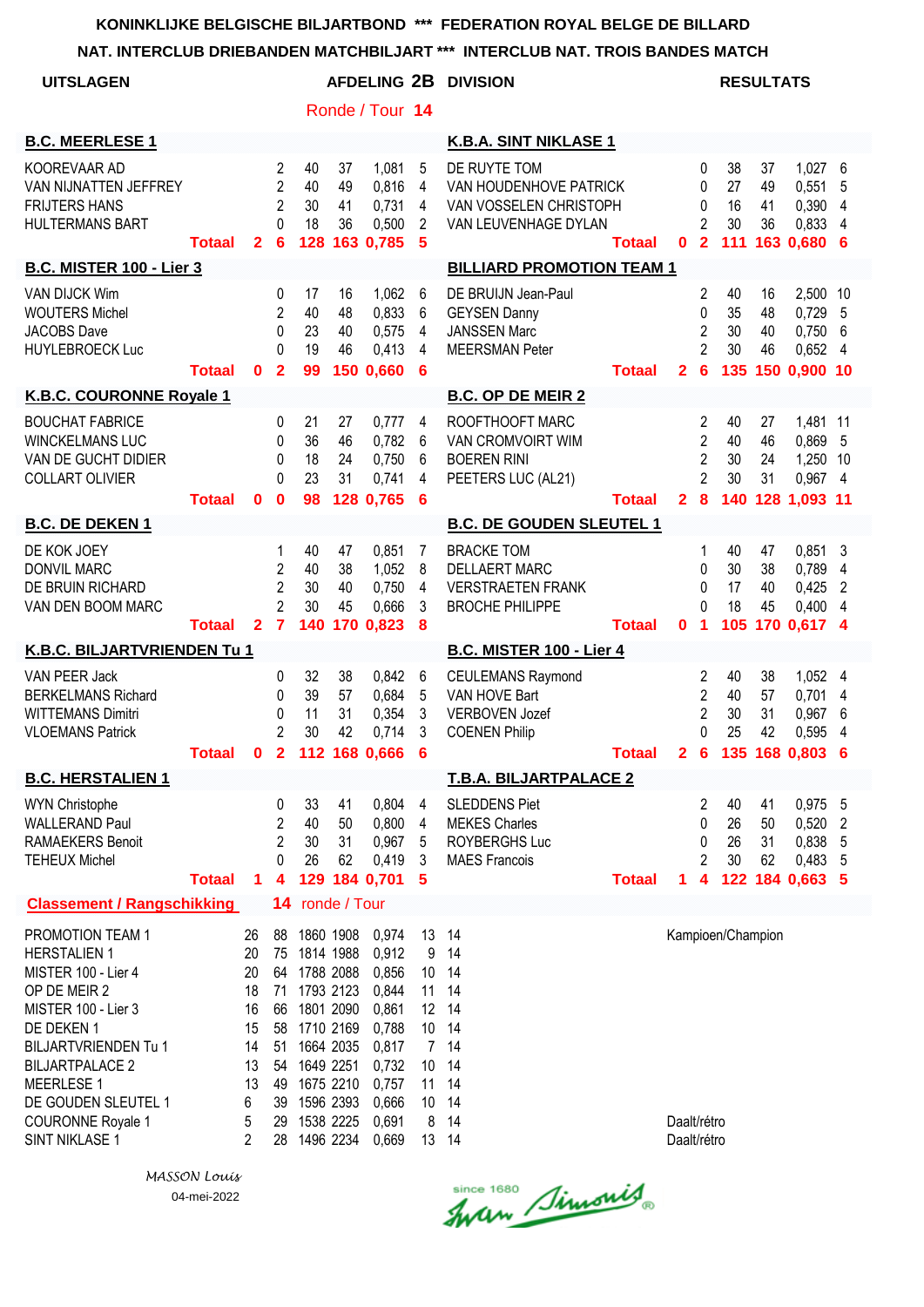**NAT. INTERCLUB DRIEBANDEN MATCHBILJART \*\*\* INTERCLUB NAT. TROIS BANDES MATCH**

| <b>UITSLAGEN</b>                                                                                                                                                                                                                                            |                           |                                                                    |                                                                                       |                                                                                                                                                                            |                                              | Ronde / Tour 14                                                                                          |                                                                                               | AFDELING 3A DIVISION                                                                                                                                                                                                                             |                         |                            |                                                                                       |                                                    | <b>RESULTATS</b>                             |                                                                                                              |                                            |
|-------------------------------------------------------------------------------------------------------------------------------------------------------------------------------------------------------------------------------------------------------------|---------------------------|--------------------------------------------------------------------|---------------------------------------------------------------------------------------|----------------------------------------------------------------------------------------------------------------------------------------------------------------------------|----------------------------------------------|----------------------------------------------------------------------------------------------------------|-----------------------------------------------------------------------------------------------|--------------------------------------------------------------------------------------------------------------------------------------------------------------------------------------------------------------------------------------------------|-------------------------|----------------------------|---------------------------------------------------------------------------------------|----------------------------------------------------|----------------------------------------------|--------------------------------------------------------------------------------------------------------------|--------------------------------------------|
| <b>DRIEB. CLUB DE LEUG 3</b>                                                                                                                                                                                                                                |                           |                                                                    |                                                                                       |                                                                                                                                                                            |                                              |                                                                                                          |                                                                                               | <b>B.C. LUGO 2</b>                                                                                                                                                                                                                               |                         |                            |                                                                                       |                                                    |                                              |                                                                                                              |                                            |
| <b>GORREBEECK TIM</b><br><b>DOGAN YILMAZ</b><br><b>HAUTMAN MARK</b><br>VAN DEN BERGH LEO                                                                                                                                                                    | <b>Totaal</b>             | 0                                                                  | 2<br>0<br>0<br>0<br>$\mathbf{2}$                                                      | 30<br>26<br>16<br>21<br>93                                                                                                                                                 | 20<br>53<br>30<br>65                         | 1,500<br>0,490<br>0,533<br>0,323<br>168 0,553                                                            | 7<br>3<br>3<br>3<br>$\overline{\mathbf{7}}$                                                   | DE JONCK PATRICK<br><b>BODART BART</b><br><b>WUYTS FRANCOIS</b><br><b>BODART GILBERT</b>                                                                                                                                                         | <b>Totaal</b>           | $\mathbf{2}$               | 0<br>$\overline{c}$<br>2<br>$\overline{2}$<br>6                                       | 12<br>30<br>25<br>25<br>92                         | 20<br>53<br>30<br>65                         | 0,600 4<br>0,566<br>0,833<br>0,384<br>168 0,547 4                                                            | 4<br>4<br>4                                |
| <b>B.C. DE DEKEN 2</b>                                                                                                                                                                                                                                      |                           |                                                                    |                                                                                       |                                                                                                                                                                            |                                              |                                                                                                          |                                                                                               | <b>B.C. OP DE MEIR 7</b>                                                                                                                                                                                                                         |                         |                            |                                                                                       |                                                    |                                              |                                                                                                              |                                            |
| <b>BRANTS LUC</b><br><b>STEURS FILIP</b><br><b>HENDERICKX WERNER</b><br><b>SCHODTS Eduard</b>                                                                                                                                                               | <b>Totaal</b>             | $\mathbf{2}$                                                       | 0<br>$\overline{2}$<br>$\overline{2}$<br>$\overline{2}$<br>$6\phantom{1}6$            | 12<br>30<br>25<br>25<br>92                                                                                                                                                 | 42<br>51<br>44<br>34                         | 0,285<br>0,588<br>0,568<br>0,735<br>171 0,538                                                            | 3<br>3<br>2<br>4<br>$\boldsymbol{4}$                                                          | <b>DEMUYNCK WIM</b><br><b>BOELS PATRICK</b><br><b>SEYMUS ERWIN</b><br><b>BAETENS JAN</b>                                                                                                                                                         | <b>Totaal</b>           | $\mathbf 0$                | $\overline{c}$<br>0<br>0<br>0<br>$\overline{2}$                                       | 30<br>13<br>17<br>15<br>75                         | 42<br>51<br>44<br>34                         | $0,714$ 4<br>0,254<br>0,386<br>0,441<br>171 0,438 4                                                          | 2<br>4<br>4                                |
| <b>B.C. MISTER 100 - Lier 6</b>                                                                                                                                                                                                                             |                           |                                                                    |                                                                                       |                                                                                                                                                                            |                                              |                                                                                                          |                                                                                               | <b>B.C. VILVOORDSE 1</b>                                                                                                                                                                                                                         |                         |                            |                                                                                       |                                                    |                                              |                                                                                                              |                                            |
| <b>MERTENS Gommaar</b><br><b>HERMANS Adrianus</b><br>VAN DER VLIET René<br><b>BOGAERTS Carl</b>                                                                                                                                                             |                           |                                                                    | $\overline{2}$<br>$\overline{2}$<br>$\overline{2}$<br>$\overline{2}$                  | 30<br>30<br>25<br>25                                                                                                                                                       | 66<br>64<br>31<br>59                         | 0,454<br>0,468<br>0,806<br>0,423                                                                         | 5<br>3<br>6<br>3                                                                              | DE GREEF Daniel<br>SIERRA CANO Leonardo<br>VANDENBUSSCHE Hedwig<br>VAN DEN BERG Bertus                                                                                                                                                           |                         |                            | 0<br>0<br>0<br>$\Omega$                                                               | 26<br>24<br>19<br>14                               | 66<br>64<br>31<br>59                         | 0,393 4<br>0,375<br>0,612 4<br>0,237                                                                         | 2<br>$\overline{2}$                        |
|                                                                                                                                                                                                                                                             | <b>Totaal</b>             | $\mathbf{2}$                                                       | 8                                                                                     |                                                                                                                                                                            |                                              | 110 220 0,500                                                                                            | 6                                                                                             |                                                                                                                                                                                                                                                  | <b>Totaal</b>           | $\mathbf 0$                | $\mathbf{0}$                                                                          | 83                                                 |                                              | 220 0,377 4                                                                                                  |                                            |
| <b>B.C. BILJART EXPRESS 3</b><br>VAN DE PAER Hans<br>OZDEN Aykut<br><b>VAN GESTEL Emiel</b><br>VAN DEN BERGH Patrick<br><b>B.C. DE PLOEG 2</b><br>VAN APEREN JUL<br><b>MERTENS EDDY</b><br>ADRIAENSEN ROGER<br>VAN HOECK TIM<br><b>B.C. BILJART-WORLD 5</b> | <b>Totaal</b><br>Totaal 1 | 1                                                                  | 2<br>0<br>0<br>$\overline{2}$<br>4<br>0<br>0<br>$\overline{c}$<br>$\overline{2}$<br>4 | 30<br>24<br>19<br>25<br>98<br>22<br>27<br>25<br>25<br>99                                                                                                                   | 32<br>49<br>42<br>67<br>33<br>61<br>45<br>41 | 0,937<br>0,489<br>0,452<br>0,373<br>190 0,515<br>0,666<br>0,442<br>0,555<br>0,609<br>180 0,550           | 3<br>7<br>$\overline{2}$<br>$\overline{2}$<br>$\overline{7}$<br>3<br>6<br>3<br>5<br>6         | <b>B.C. BILJART-WORLD 3</b><br><b>BORNY Franky</b><br>SMET Jan<br><b>KUHN Werner</b><br>PEETERS Raymond<br><b>DRIEB. CLUB DE LEUG 4</b><br>DE CLEEN JOERI<br>DE CLEEN SYLVAIN<br>HOSTENS STEFAAN<br>VAN DE VEN ROGER<br><b>B.C. OP DE MEIR 5</b> | Totaal<br><b>Totaal</b> | 1.<br>$\overline{1}$       | 0<br>2<br>$\overline{c}$<br>0<br>4<br>2<br>$\overline{2}$<br>0<br>0<br>$\overline{4}$ | 20<br>30<br>25<br>23<br>98<br>30<br>30<br>23<br>21 | 32<br>49<br>42<br>67<br>33<br>61<br>45<br>41 | 0,625<br>$0,612$ 4<br>0,595<br>$0,343$ 3<br>190 0,515 4<br>0,909<br>0,491<br>0,511<br>0,512<br>104 180 0,577 | 4<br>$\mathbf{3}$<br>4<br>4<br>3<br>2<br>4 |
| SMOLDERS LEON<br><b>BERGHS WERNER</b><br>VAN INGELGEM LUC<br><b>VERHAEGEN DANNY</b>                                                                                                                                                                         | <b>Totaal</b>             | 1                                                                  | 0<br>$\overline{2}$<br>$\overline{2}$<br>0<br>4                                       | 22<br>30<br>25<br>20<br>97                                                                                                                                                 | 42<br>45<br>76<br>50                         | 0,523<br>0,666<br>0,328<br>0,400<br>213 0,455                                                            | $\mathbf{3}$<br>4<br>3<br>3<br>$\overline{4}$                                                 | DEPOOTER LUC<br><b>VERELST RUDI</b><br>SEVENANTS YANNICK<br><b>BOELS BJORN</b>                                                                                                                                                                   | <b>Totaal</b>           | 1.                         | 2<br>0<br>0<br>$\overline{2}$<br>4                                                    | 30<br>25<br>24<br>25                               | 42<br>45<br>76<br>50                         | $0,714$ 7<br>0,555 4<br>$0,315$ 2<br>0,500<br>104 213 0,488 7                                                | - 7                                        |
| <b>Classement / Rangschikking</b>                                                                                                                                                                                                                           |                           |                                                                    | 14                                                                                    |                                                                                                                                                                            | ronde / Tour                                 |                                                                                                          |                                                                                               |                                                                                                                                                                                                                                                  |                         |                            |                                                                                       |                                                    |                                              |                                                                                                              |                                            |
| DRIEB. CLUB DE LEUG 4<br><b>BILJART-WORLD 3</b><br>DRIEB. CLUB DE LEUG 3<br><b>BILJART-WORLD 5</b><br>OP DE MEIR 5<br><b>BILJART EXPRESS 3</b><br>DE DEKEN 2<br>LUGO <sub>2</sub><br>DE PLOEG 2<br>MISTER 100 - Lier 6<br>OP DE MEIR 7<br>VILVOORDSE 1      |                           | 24<br>20<br>19<br>16<br>16<br>14<br>14<br>12<br>10<br>10<br>7<br>6 | 71<br>63<br>53<br>50<br>49<br>38                                                      | 88 1348 2072<br>70 1409 2217<br>1364 2423<br>1299 2371<br>57 1355 2496<br>1230 2260<br>52 1268 2592<br>46 1256 2594<br>1344 2358<br>1346 2705<br>1254 2644<br>35 1108 2768 |                                              | 0,650<br>0,635<br>0,562<br>0,547<br>0,542<br>0,544<br>0,489<br>0,484<br>0,569<br>0,497<br>0,474<br>0,400 | 12<br>9<br>8<br>7 <sup>7</sup><br>7 <sup>7</sup><br>8<br>8<br>10 <sup>°</sup><br>8<br>11<br>6 | 14<br>14<br>14<br>14<br>14<br>14<br>14<br>14<br>14<br>14<br>14<br>7 14                                                                                                                                                                           |                         | Daalt/rétro<br>Daalt/rétro |                                                                                       | Kampioen/Champion                                  |                                              |                                                                                                              |                                            |

Since 1680 Simonis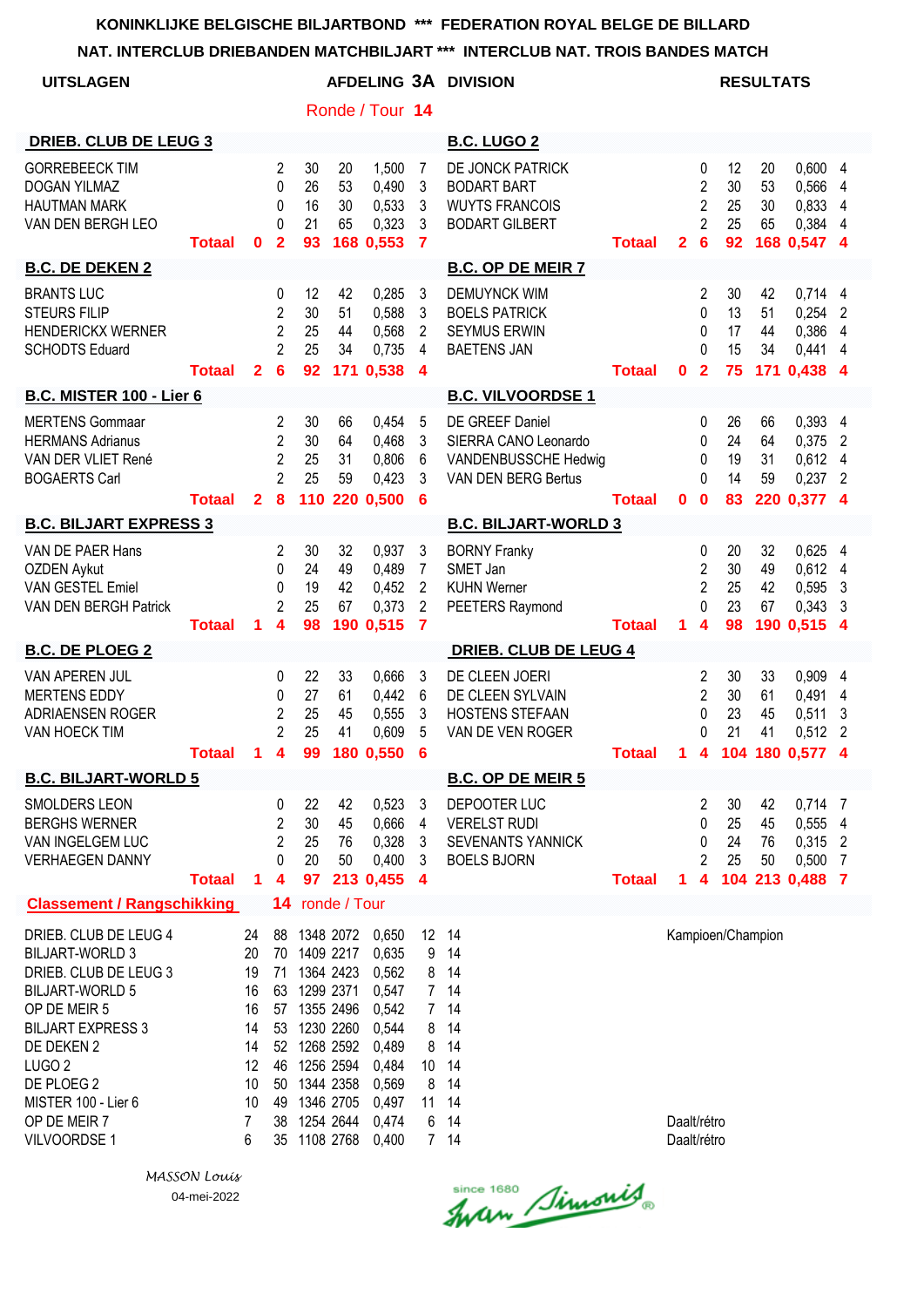**NAT. INTERCLUB DRIEBANDEN MATCHBILJART \*\*\* INTERCLUB NAT. TROIS BANDES MATCH**

| <b>UITSLAGEN</b>                                                                                                                                                                                                                                                  |               |                                                                    |                                                            |                                            |                                                                                                                   |                                                                                                          |                                                                       | <b>AFDELING 3B DIVISION</b>                                                                    | <b>RESULTATS</b> |                            |                                                                 |                             |                      |                                                     |                        |
|-------------------------------------------------------------------------------------------------------------------------------------------------------------------------------------------------------------------------------------------------------------------|---------------|--------------------------------------------------------------------|------------------------------------------------------------|--------------------------------------------|-------------------------------------------------------------------------------------------------------------------|----------------------------------------------------------------------------------------------------------|-----------------------------------------------------------------------|------------------------------------------------------------------------------------------------|------------------|----------------------------|-----------------------------------------------------------------|-----------------------------|----------------------|-----------------------------------------------------|------------------------|
|                                                                                                                                                                                                                                                                   |               |                                                                    |                                                            |                                            |                                                                                                                   | Ronde / Tour 14                                                                                          |                                                                       |                                                                                                |                  |                            |                                                                 |                             |                      |                                                     |                        |
| <b>K.B.C. COURONNE Royale 2</b>                                                                                                                                                                                                                                   |               |                                                                    |                                                            |                                            |                                                                                                                   |                                                                                                          |                                                                       | <b>B.C. VOTTEM 1</b>                                                                           |                  |                            |                                                                 |                             |                      |                                                     |                        |
| <b>WINCKELMANS Marc</b><br><b>LETEN Christian</b><br><b>DEMAERSCHALK Eric</b><br>VAN VAERENBERGH Marc                                                                                                                                                             | <b>Totaal</b> | $\overline{2}$                                                     | $\overline{2}$<br>$\overline{2}$<br>0<br>2<br>6            | 30<br>30<br>18<br>25<br>103                | 33<br>31<br>44<br>34                                                                                              | 0,909<br>0,967<br>0,409<br>0,735<br>142 0,725                                                            | 6<br>4<br>3<br>$\overline{2}$<br>6                                    | <b>ERNST Georges</b><br>LEMESTREZ Sébastien<br><b>LISMONT Daniel</b><br>WILLEMSEN Stéphane     | <b>Totaal</b>    | $\mathbf 0$                | 0<br>0<br>$\overline{c}$<br>$\Omega$<br>$\overline{2}$          | 12<br>13<br>25<br>16<br>66  | 33<br>31<br>44<br>34 | 0,363<br>0,419<br>0,568<br>0,470<br>142 0,464       | 2<br>3<br>3<br>3<br>3  |
| <b>B.C. WELKENRAEDT 1</b>                                                                                                                                                                                                                                         |               |                                                                    |                                                            |                                            |                                                                                                                   |                                                                                                          |                                                                       | <b>FORTUNA1</b>                                                                                |                  |                            |                                                                 |                             |                      |                                                     |                        |
| <b>BECKERS René</b><br><b>FRYNS Martin</b><br><b>BIRNER Henning</b><br><b>WINTGENS Serge</b>                                                                                                                                                                      | <b>Totaal</b> | $\bf{0}$                                                           | 0<br>0<br>$\overline{c}$<br>$\Omega$<br>$\overline{2}$     | 25<br>23<br>25<br>21<br>94                 | 50<br>68<br>35<br>46                                                                                              | 0,500<br>0,338<br>0,714<br>0,456<br>199 0,472                                                            | $\overline{2}$<br>3<br>$\overline{4}$<br>3<br>$\overline{\mathbf{4}}$ | <b>KEUTEN Ludy</b><br>GODEYNE Jean<br><b>TELENG Sjaak</b><br><b>CLEUSKENS Roger</b>            | <b>Totaal</b>    | $\mathbf{2}$               | 2<br>$\overline{2}$<br>0<br>$\overline{2}$<br>6                 | 30<br>30<br>20<br>25        | 50<br>68<br>35<br>46 | 0,600<br>0,441<br>0,571<br>0,543<br>105 199 0.527 5 | 3<br>2<br>4<br>5       |
| A.C. CHARLEROI SUD 1                                                                                                                                                                                                                                              |               |                                                                    |                                                            |                                            |                                                                                                                   |                                                                                                          |                                                                       | <b>B.C. HERSTALIEN 3</b>                                                                       |                  |                            |                                                                 |                             |                      |                                                     |                        |
| <b>MARECHAL Philippe</b><br>MARECHAL Stephane<br><b>GUSTINELLI Angelo</b><br>GILLARD Jonathan                                                                                                                                                                     | <b>Totaal</b> | 1                                                                  | 0<br>2<br>0<br>$\overline{2}$<br>4                         | 20<br>30<br>21<br>25<br>96                 | 44<br>53<br>52<br>41                                                                                              | 0,454<br>0,566<br>0,403<br>0,609<br>190 0,505                                                            | 3<br>2<br>3<br>4<br>$\boldsymbol{4}$                                  | <b>JETTEN Karina</b><br><b>BEYERS Albert</b><br><b>LEJEUNE Fabrice</b><br><b>RENES Pascal</b>  | <b>Totaal</b>    | 1                          | 2<br>0<br>$\overline{2}$<br>$\Omega$<br>$\overline{\mathbf{4}}$ | 30<br>19<br>25<br>23<br>97  | 44<br>53<br>52<br>41 | 0,681<br>0,358<br>0,480<br>0,560<br>190 0,510       | 4<br>3<br>4<br>3<br>-4 |
| <b>B.C. HERSTALIEN 4</b>                                                                                                                                                                                                                                          |               |                                                                    |                                                            |                                            |                                                                                                                   |                                                                                                          |                                                                       | <b>R.C. GARNIER 2</b>                                                                          |                  |                            |                                                                 |                             |                      |                                                     |                        |
| <b>QUETELARD Daniel</b><br><b>MAYEUR Jeannot</b><br><b>LHOEST Daniel</b><br><b>RASQUIN Eric</b>                                                                                                                                                                   | <b>Totaal</b> | $\mathbf{0}$                                                       | 0<br>2<br>$\mathbf{0}$<br>0<br>$\overline{\mathbf{2}}$     | 28<br>30<br>24<br>21<br>103                | 51<br>52<br>44<br>47<br>194                                                                                       | 0,549<br>0,576<br>0,545<br>0,446<br>0,530                                                                | 3<br>6<br>6<br>2<br>$6\phantom{1}6$                                   | VAN ORSHAEGEN Jens<br>VAN DEN BRANDE Jan<br><b>SWINNEN Frans</b><br><b>VANHERWEGEN William</b> | <b>Totaal</b>    | $\mathbf{2}$               | 2<br>0<br>$\overline{2}$<br>$\overline{2}$<br>6                 | 30<br>21<br>25<br>25<br>101 | 51<br>52<br>44<br>47 | 0,588<br>0,403<br>0,568<br>0,531<br>194 0,520       | 5<br>5<br>7<br>4<br>7  |
| R.B.C. DISONAIS 1                                                                                                                                                                                                                                                 |               |                                                                    |                                                            |                                            |                                                                                                                   |                                                                                                          |                                                                       | <b>MAASLANDSE BA. 1</b>                                                                        |                  |                            |                                                                 |                             |                      |                                                     |                        |
| <b>AUSSEMS Maximilien</b><br><b>RANDAXHE Patrick</b><br><b>HENNICO Raymond</b><br><b>TIXHON Olivier</b>                                                                                                                                                           | <b>Totaal</b> | 0                                                                  | 2<br>0<br>0<br>$\Omega$<br>$\overline{2}$                  | 30<br>14<br>18<br>18<br>80                 | 37<br>20<br>34<br>43<br>134                                                                                       | 0,810<br>0,700<br>0,529<br>0,418<br>0,597                                                                | 4<br>3<br>$\overline{c}$<br>3<br>4                                    | MONNISSEN Mathy<br><b>JANSSEN Maarten</b><br><b>MEUSEN Wilco</b><br><b>JACOBS Heinz</b>        | <b>Totaal</b>    | $\mathbf{2}$               | 0<br>$\overline{2}$<br>2<br>$\overline{2}$<br>6                 | 20<br>30<br>25<br>25<br>100 | 37<br>20<br>34<br>43 | 0,540<br>1,500<br>0,735<br>0,581<br>134 0.746       | 4<br>6<br>3<br>4<br>6  |
| R.C. GARNIER 1                                                                                                                                                                                                                                                    |               |                                                                    |                                                            |                                            |                                                                                                                   |                                                                                                          |                                                                       | <b>MAASLANDSE BA. 2</b>                                                                        |                  |                            |                                                                 |                             |                      |                                                     |                        |
| <b>PEETERMANS Gerrit</b><br>NICOLAES Johan<br><b>BERVOETS Frans</b><br><b>TREVELS Rudy</b>                                                                                                                                                                        | <b>Totaal</b> | $\mathbf{2}$                                                       | 0<br>$\mathbf{2}$<br>1<br>$\overline{2}$<br>$5\phantom{1}$ | 29<br>30<br>25<br>25                       | 50<br>39<br>70<br>57                                                                                              | 0,580<br>0,769<br>0,357<br>0,438<br>109 216 0,504                                                        | 5<br>4<br>4<br>4<br>5                                                 | <b>SCHOLS Daan</b><br>CALTABELLOTTA Ignazio<br>KIZKAPAN Yusuf<br><b>ISIKLAR Umit</b>           | <b>Totaal</b>    | $\mathbf 0$                | 2<br>0<br>1<br>0<br>$\mathbf{3}$                                | 30<br>18<br>25<br>21<br>94  | 50<br>39<br>70<br>57 | 0,600<br>0,461<br>0,357<br>0,368<br>216 0,435 5     | -5<br>5<br>-3<br>3     |
| <b>Classement / Rangschikking</b>                                                                                                                                                                                                                                 |               |                                                                    |                                                            | 14 ronde / Tour                            |                                                                                                                   |                                                                                                          |                                                                       |                                                                                                |                  |                            |                                                                 |                             |                      |                                                     |                        |
| MAASLANDSE BA. 1<br><b>HERSTALIEN 3</b><br><b>DISONAIS1</b><br><b>FORTUNA1</b><br><b>COURONNE Royale 2</b><br><b>WELKENRAEDT 1</b><br><b>GARNIER 1</b><br><b>VOTTEM1</b><br><b>GARNIER 2</b><br><b>CHARLEROI SUD 1</b><br><b>HERSTALIEN 4</b><br>MAASLANDSE BA. 2 |               | 27<br>21<br>20<br>16<br>15<br>14<br>14<br>13<br>12<br>11<br>5<br>0 | 77<br>76<br>61<br>56<br>53<br>51<br>53<br>47<br>45<br>18   | 101 1515 1980<br>1448 2478<br>34 1124 2737 | 1422 2321<br>1355 2605<br>1345 2598<br>1369 2730<br>1345 2619<br>1250 2754<br>1310 2712<br>1317 2577<br>1120 2829 | 0,765<br>0,584<br>0,612<br>0,520<br>0,517<br>0,501<br>0,513<br>0,453<br>0,483<br>0,511<br>0,410<br>0,395 | 10<br>8<br>8<br>9<br>$7\overline{ }$<br>10<br>6<br>10<br>8<br>6<br>6  | 14<br>14<br>14<br>14<br>14<br>14<br>14<br>14<br>14<br>14<br>14<br>7 14                         |                  | Daalt/rétro<br>Daalt/rétro |                                                                 | Kampioen/Champion           |                      |                                                     |                        |

Since 1680 Simonis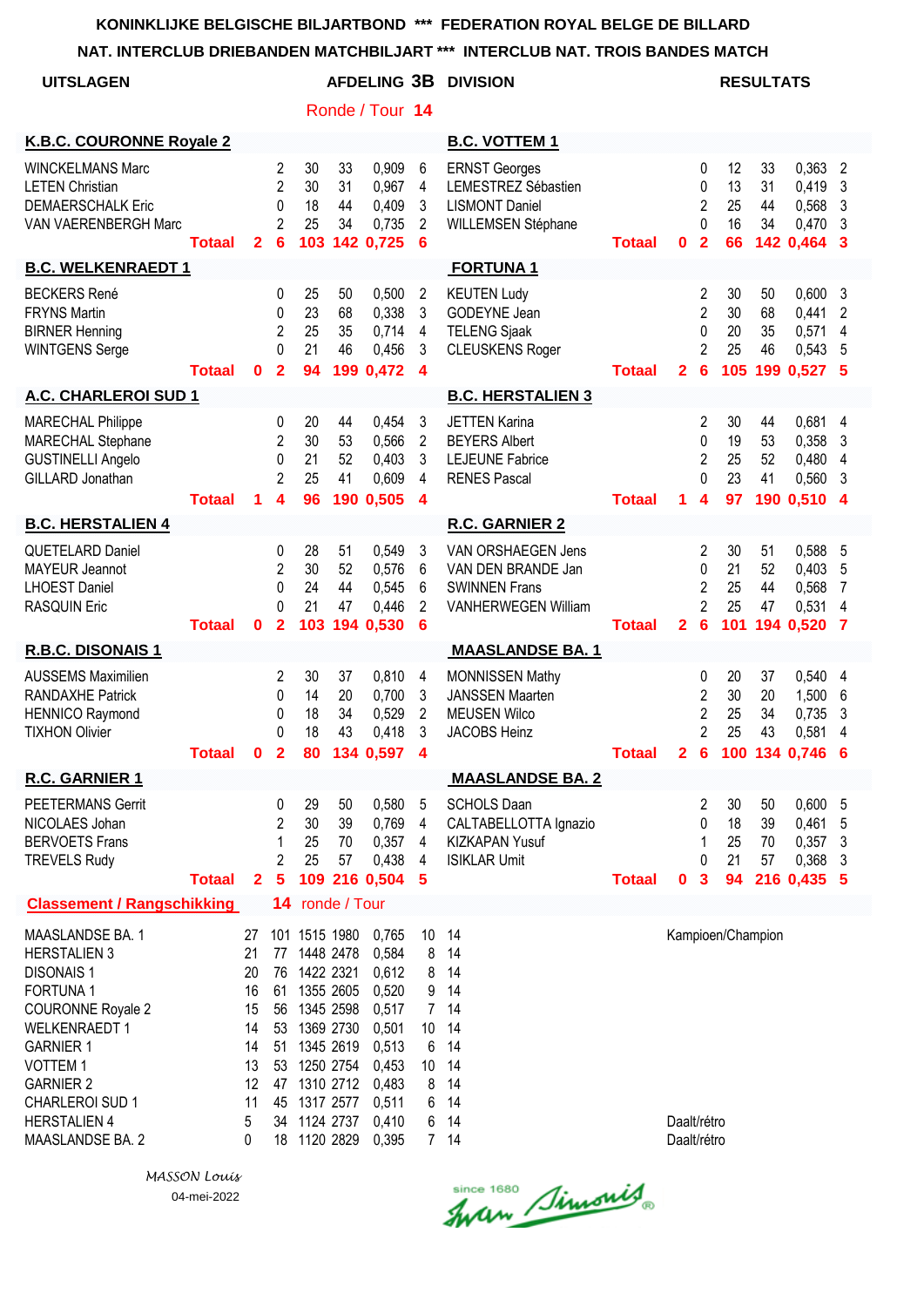| <b>UITSLAGEN</b>                                                                                                                                                                                                                               |               |                                                                   |                                                 |                                                                                                                                                                         |                      | Ronde / Tour 14                                                                                          |                                                                        | <b>AFDELING 3C DIVISION</b>                                                                     |               |                            |                                                                         | <b>RESULTATS</b>            |                             |                                                         |                                   |
|------------------------------------------------------------------------------------------------------------------------------------------------------------------------------------------------------------------------------------------------|---------------|-------------------------------------------------------------------|-------------------------------------------------|-------------------------------------------------------------------------------------------------------------------------------------------------------------------------|----------------------|----------------------------------------------------------------------------------------------------------|------------------------------------------------------------------------|-------------------------------------------------------------------------------------------------|---------------|----------------------------|-------------------------------------------------------------------------|-----------------------------|-----------------------------|---------------------------------------------------------|-----------------------------------|
| <b>B.C. BILJART-WORLD 2</b>                                                                                                                                                                                                                    |               |                                                                   |                                                 |                                                                                                                                                                         |                      |                                                                                                          |                                                                        | <b>B.C. OP DE MEIR 6</b>                                                                        |               |                            |                                                                         |                             |                             |                                                         |                                   |
| VAN APERS WESLEY<br><b>DENS ROBBY</b><br>VAN DESSEL SVEN<br><b>CARENS FRANS</b>                                                                                                                                                                | <b>Totaal</b> | $\mathbf{2}$                                                      | 1<br>2<br>2<br>$\overline{2}$<br>$\overline{7}$ | 30<br>30<br>25<br>25<br>110                                                                                                                                             | 40<br>69<br>58<br>37 | 0,750<br>0,434<br>0,431<br>0,675<br>204 0,539                                                            | 5<br>3<br>3<br>4<br>5                                                  | <b>SYSMANS FRANS</b><br><b>GULLENTOPS WALTER</b><br><b>HELLEMANS PETER</b><br>MAES Johny        | <b>Totaal</b> | 0                          | 1<br>0<br>0<br>$\Omega$<br>1                                            | 30<br>21<br>21<br>12<br>84  | 40<br>69<br>58<br>37        | 0,7504<br>0,304<br>0,362<br>0,324<br>204 0,411          | 3<br>3<br>3<br>4                  |
| <b>B.C. K.O.T - MEER 1</b>                                                                                                                                                                                                                     |               |                                                                   |                                                 |                                                                                                                                                                         |                      |                                                                                                          |                                                                        | <b>B.C. DE DEKEN 3</b>                                                                          |               |                            |                                                                         |                             |                             |                                                         |                                   |
| VAN STAPPEN LUC<br>VAN AART JACK<br>VANTOURNHOUT Jozef<br>VAN DER VELDEN JAN                                                                                                                                                                   | <b>Totaal</b> | $\mathbf{0}$                                                      | 0<br>2<br>0<br>0<br>$\overline{2}$              | 28<br>30<br>6<br>23<br>87                                                                                                                                               | 33<br>33<br>27<br>48 | 0,848<br>0,909<br>0,222<br>0,479<br>141 0,617                                                            | 7<br>7<br>1<br>4<br>$\overline{7}$                                     | DE BUSSER ERIC<br><b>CAERS FREDDY</b><br>VAN GEYT RONALD<br>DE KOK WIM                          | <b>Totaal</b> | $\overline{2}$             | $\overline{c}$<br>$\mathbf{0}$<br>$\overline{2}$<br>$\overline{2}$<br>6 | 30<br>14<br>25<br>25<br>94  | 33<br>33<br>27<br>48<br>141 | 0,909<br>0,424<br>0,925<br>0,520<br>0,666 5             | 4<br>$\overline{2}$<br>5<br>3     |
| <b>B.C. OP DE MEIR 4</b>                                                                                                                                                                                                                       |               |                                                                   |                                                 |                                                                                                                                                                         |                      |                                                                                                          |                                                                        | <b>B.C. BILJART EXPRESS 2</b>                                                                   |               |                            |                                                                         |                             |                             |                                                         |                                   |
| <b>ENGELS JIMMY</b><br>VAN DER AUWERA IVAN<br><b>VERHAEGEN MARC</b><br><b>BRUNEEL PAUL</b>                                                                                                                                                     | <b>Totaal</b> | 1                                                                 | 2<br>$\overline{2}$<br>0<br>0<br>4              | 30<br>30<br>11<br>22<br>93                                                                                                                                              | 40<br>52<br>29<br>33 | 0,750<br>0,576<br>0,379<br>0,666<br>154 0,603                                                            | 3<br>4<br>2<br>4<br>$\overline{4}$                                     | <b>STRZELECKI RICHARD</b><br><b>VRANCKX DIRK</b><br>PROOST RONNY<br><b>DEVOGHT TONY</b>         | <b>Totaal</b> | 1.                         | 0<br>0<br>$\overline{c}$<br>$\overline{2}$<br>4                         | 23<br>28<br>25<br>25<br>101 | 40<br>52<br>29<br>33        | $0,575$ 5<br>0,538<br>0,862<br>$0,757$ 4<br>154 0,655 5 | $\overline{4}$<br>3               |
| <b>B.C. LUGO 1</b>                                                                                                                                                                                                                             |               |                                                                   |                                                 |                                                                                                                                                                         |                      |                                                                                                          |                                                                        | <b>B.C. DE PLOEG 3</b>                                                                          |               |                            |                                                                         |                             |                             |                                                         |                                   |
| DE GROOF JAN<br>DE BONDT RUDI<br><b>BREES JOZEF</b><br><b>BUELENS JAN</b>                                                                                                                                                                      | <b>Totaal</b> | $\mathbf 0$                                                       | 2<br>0<br>0<br>$\Omega$<br>$\overline{2}$       | 30<br>17<br>24<br>9<br>80                                                                                                                                               | 32<br>43<br>56<br>34 | 0,937<br>0,395<br>0,428<br>0,264<br>165 0,484                                                            | 5<br>5<br>3<br>2<br>5                                                  | <b>VANDERZANDE PATRICK</b><br>LE BRUYN LUC<br>LE BRUYN DANIELLE<br><b>WILMS PAUL</b>            | <b>Totaal</b> | $\overline{2}$             | 0<br>2<br>2<br>2<br>$6\phantom{1}6$                                     | 20<br>30<br>25<br>25<br>100 | 32<br>43<br>56<br>34        | $0,625$ 4<br>0,697 4<br>0,446<br>0,735<br>165 0,606 4   | 4<br>3                            |
| K.B.C. DE GOEIE QUEUE 1                                                                                                                                                                                                                        |               |                                                                   |                                                 |                                                                                                                                                                         |                      |                                                                                                          |                                                                        | <b>B.C. ZEVENBERGEN 1</b>                                                                       |               |                            |                                                                         |                             |                             |                                                         |                                   |
| <b>VERCALSTEREN Tom</b><br><b>VERVOORT Alfons</b><br><b>BOSSAERTS Steve</b><br><b>VERHOEVEN Dirk</b>                                                                                                                                           | <b>Totaal</b> | $\blacksquare$                                                    | 0<br>0<br>2<br>$\overline{2}$<br>4              | 27<br>15<br>25<br>25<br>92                                                                                                                                              | 41<br>52<br>37<br>52 | 0,658<br>0,288<br>0,675<br>0,480<br>182 0,505                                                            | 3<br>$\overline{2}$<br>8<br>4<br>8                                     | <b>BUELENS Steven</b><br><b>BUELENS Jaimie</b><br><b>WYCKMANS Walter</b><br><b>MEEL Hartwig</b> | <b>Totaal</b> | $\mathbf{1}$               | $\overline{c}$<br>$\overline{c}$<br>0<br>0<br>$\overline{\mathbf{4}}$   | 30<br>30<br>15<br>21<br>96  | 41<br>52<br>37<br>52        | 0,731<br>0,576<br>0,405<br>0,403<br>182 0,527           | 6<br>3<br>2<br>3<br>6             |
| <b>B.C. BILJART-WORLD 4</b>                                                                                                                                                                                                                    |               |                                                                   |                                                 |                                                                                                                                                                         |                      |                                                                                                          |                                                                        | <b>T.B.A. BILJARTPALACE 3</b>                                                                   |               |                            |                                                                         |                             |                             |                                                         |                                   |
| LEYS ANDRÉ<br><b>NEYENS Glenn</b><br><b>NEYENS PAUL</b><br><b>LAUWERIJS Daniel</b>                                                                                                                                                             | <b>Totaal</b> | $\mathbf 0$                                                       | 0<br>0<br>0<br>0<br>$\mathbf 0$                 | 23<br>14<br>24<br>6<br>67                                                                                                                                               | 42<br>50<br>28<br>35 | 0,547<br>0,280<br>0,857<br>0,171<br>155 0,432                                                            | 6<br>2<br>4<br>2<br>-6                                                 | VAN DEN OUWELANT JAN<br><b>MACHIELSEN FRANS</b><br>DUIVENVOORDE FONS<br>MAES JEF                | <b>Totaal</b> | $\mathbf{2}$               | 2<br>$\overline{c}$<br>$\overline{\mathbf{c}}$<br>$\overline{2}$<br>8   | 30<br>30<br>25<br>25        | 42<br>50<br>28<br>35        | 0,714 5<br>0,600<br>0,892<br>0,714<br>110 155 0,709 5   | 3<br>$\overline{\mathbf{3}}$<br>3 |
| <b>Classement / Rangschikking</b>                                                                                                                                                                                                              |               |                                                                   | 14                                              |                                                                                                                                                                         | ronde / Tour         |                                                                                                          |                                                                        |                                                                                                 |               |                            |                                                                         |                             |                             |                                                         |                                   |
| <b>BILJART-WORLD 2</b><br>OP DE MEIR 4<br>K.O.T - MEER 1<br>DE DEKEN 3<br><b>BILJARTPALACE 3</b><br>DE PLOEG 3<br><b>BILJART EXPRESS 2</b><br><b>BILJART-WORLD 4</b><br>ZEVENBERGEN 1<br>LUGO <sub>1</sub><br>DE GOEIE QUEUE 1<br>OP DE MEIR 6 |               | 25<br>19<br>19<br>19<br>17<br>17<br>15<br>11<br>10<br>8<br>6<br>2 | 68<br>64<br>60<br>61<br>44<br>41<br>36          | 82 1447 2148<br>72 1336 2201<br>71 1431 2167<br>1362 2308<br>1356 2266<br>1333 2246<br>1375 2154<br>1231 2338<br>45 1282 2293<br>1229 2367<br>1213 2414<br>28 1217 2518 |                      | 0,673<br>0,606<br>0,660<br>0,590<br>0,598<br>0,593<br>0,638<br>0,526<br>0,559<br>0,519<br>0,502<br>0,483 | 9<br>8<br>9<br>8<br>8<br>6<br>9<br>6<br>8<br>9<br>8<br>10 <sup>°</sup> | 14<br>14<br>14<br>14<br>14<br>14<br>14<br>14<br>14<br>14<br>14<br>14                            |               | Daalt/rétro<br>Daalt/rétro |                                                                         | Kampioen/Champion           |                             |                                                         |                                   |

*MASSON Louis* 04-mei-2022

Since 1680 Simonis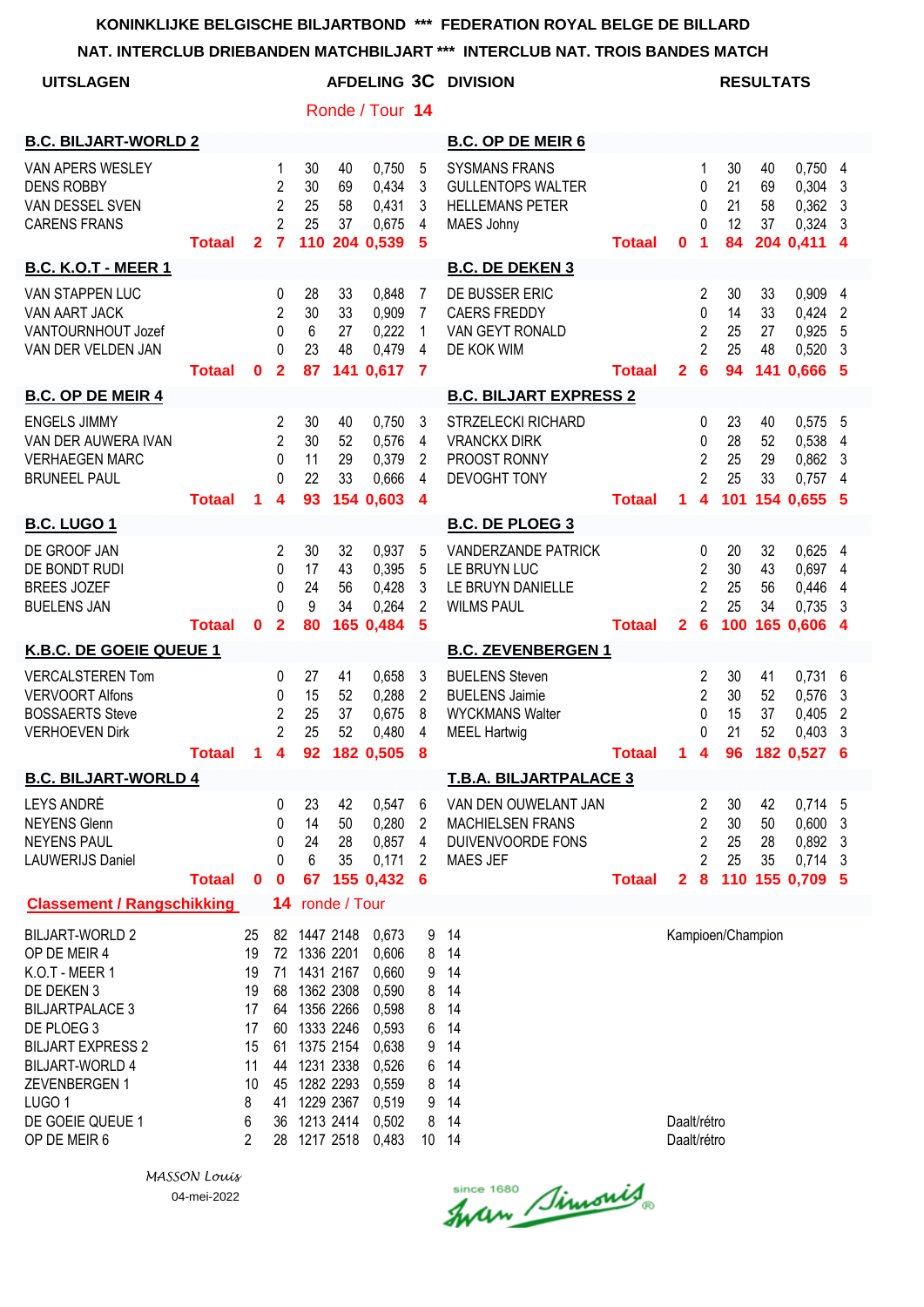## **NAT. INTERCLUB DRIEBANDEN MATCHBILJART \*\*\* INTERCLUB NAT. TROIS BANDES MATCH**

|                                   |                                                                    |                                                              |                            |                      |                                                                                                          |                                                                                                                                                                                                                                         | IN I ERULUD NAT. TRUIS DANDES MATUM                                                                                          |                                                                                                      |                                                                                                                                                |                                                                               |                            |                            |                         |                                                                                                                                                                                                                                                                      |
|-----------------------------------|--------------------------------------------------------------------|--------------------------------------------------------------|----------------------------|----------------------|----------------------------------------------------------------------------------------------------------|-----------------------------------------------------------------------------------------------------------------------------------------------------------------------------------------------------------------------------------------|------------------------------------------------------------------------------------------------------------------------------|------------------------------------------------------------------------------------------------------|------------------------------------------------------------------------------------------------------------------------------------------------|-------------------------------------------------------------------------------|----------------------------|----------------------------|-------------------------|----------------------------------------------------------------------------------------------------------------------------------------------------------------------------------------------------------------------------------------------------------------------|
|                                   |                                                                    |                                                              |                            |                      |                                                                                                          |                                                                                                                                                                                                                                         | <b>DIVISION</b>                                                                                                              |                                                                                                      |                                                                                                                                                |                                                                               |                            |                            |                         |                                                                                                                                                                                                                                                                      |
|                                   |                                                                    |                                                              |                            |                      |                                                                                                          |                                                                                                                                                                                                                                         |                                                                                                                              |                                                                                                      |                                                                                                                                                |                                                                               |                            |                            |                         |                                                                                                                                                                                                                                                                      |
|                                   |                                                                    |                                                              |                            |                      |                                                                                                          |                                                                                                                                                                                                                                         | <b>B.C. QUALITY ZELE 1</b>                                                                                                   |                                                                                                      |                                                                                                                                                |                                                                               |                            |                            |                         |                                                                                                                                                                                                                                                                      |
| <b>Totaal</b>                     | $\mathbf 0$                                                        | 2<br>$\Omega$<br>$\Omega$<br>1<br>3                          | 30<br>28<br>21<br>25       | 52<br>46<br>45<br>53 | 0,576<br>0,608<br>0,466<br>0,471                                                                         | 4<br>4<br>5<br>3<br>5                                                                                                                                                                                                                   | RAEMDONCK Tommy<br><b>DUPONT Franky</b><br><b>BAETENS Marc</b><br><b>BOONE Koen</b>                                          | <b>Totaal</b>                                                                                        | $\overline{2}$                                                                                                                                 | $\mathbf{0}$<br>$\overline{2}$<br>$\overline{2}$<br>1<br>5                    | 24<br>30<br>25<br>25       | 52<br>46<br>45<br>53       |                         | 4<br>4<br>2<br>$\boldsymbol{4}$                                                                                                                                                                                                                                      |
|                                   |                                                                    |                                                              |                            |                      |                                                                                                          |                                                                                                                                                                                                                                         |                                                                                                                              |                                                                                                      |                                                                                                                                                |                                                                               |                            |                            |                         |                                                                                                                                                                                                                                                                      |
| <b>Totaal</b>                     | $\mathbf{2}$                                                       | 2<br>0<br>$\overline{2}$<br>$\overline{2}$<br>$6\phantom{a}$ | 30<br>8<br>25<br>25<br>88  | 25<br>26<br>43<br>46 | 1,200<br>0,307<br>0,581<br>0,543                                                                         | 4<br>3<br>5<br>3<br>5                                                                                                                                                                                                                   | <b>SCHIETTECATTE Yves</b><br><b>STERCKVAL Michel</b><br>DE WOLF Alfons                                                       | <b>Totaal</b>                                                                                        | $\mathbf{0}$                                                                                                                                   | 0<br>$\overline{2}$<br>0<br>$\mathbf{0}$<br>$\overline{2}$                    | 17<br>30<br>21<br>23<br>91 | 25<br>26<br>43<br>46       | 1,153<br>0,488          | 4<br>4<br>$\overline{2}$<br>4<br>$\boldsymbol{4}$                                                                                                                                                                                                                    |
| <b>B.C. DOS ROESELARE 1</b>       |                                                                    |                                                              |                            |                      |                                                                                                          |                                                                                                                                                                                                                                         |                                                                                                                              |                                                                                                      |                                                                                                                                                |                                                                               |                            |                            |                         |                                                                                                                                                                                                                                                                      |
|                                   |                                                                    | 0<br>0<br>0<br>$\overline{2}$                                | 16<br>26<br>17<br>25       | 26<br>57<br>46<br>38 | 0.615<br>0,456<br>0,369<br>0,657                                                                         | 3<br>3<br>3<br>34                                                                                                                                                                                                                       | <b>BEGHIN Julien</b><br>VANDEMAELE Paul-André<br>DELPLANQUE Fabien<br>DENEUT Johan                                           |                                                                                                      |                                                                                                                                                | $\overline{2}$<br>$\overline{2}$<br>$\overline{2}$<br>$\Omega$                | 30<br>30<br>25<br>17       | 26<br>57<br>46<br>38       | 0,526<br>0,543<br>0,447 | 3<br>3<br>3<br>-5                                                                                                                                                                                                                                                    |
| <b>K.B.C. KORTRIJKSE 3</b>        |                                                                    |                                                              |                            |                      |                                                                                                          |                                                                                                                                                                                                                                         |                                                                                                                              |                                                                                                      |                                                                                                                                                |                                                                               |                            |                            |                         |                                                                                                                                                                                                                                                                      |
| <b>Totaal</b>                     | $\overline{2}$                                                     | 2<br>$\overline{2}$<br>$\overline{2}$<br>$\Omega$<br>6       | 30<br>30<br>25<br>12<br>97 | 27<br>31<br>29<br>34 | 1,111<br>0,967<br>0,862<br>0,352<br>0,801                                                                | 5<br>4<br>5<br>4<br>5                                                                                                                                                                                                                   | DE BAERE EDDY<br><b>SCHOUTETENS PIETER</b><br><b>FLAMEE KURT</b><br><b>DUMON DIRK</b>                                        | Totaal                                                                                               | 0                                                                                                                                              | 0<br>0<br>0<br>$\overline{2}$<br>$\overline{2}$                               | 14<br>13<br>14<br>25<br>66 | 27<br>31<br>29<br>34       | 0,419<br>0,545          | 3<br>3<br>3<br>4<br>$\boldsymbol{4}$                                                                                                                                                                                                                                 |
| <b>B.C. KASTEELDREEF 2</b>        |                                                                    |                                                              |                            |                      |                                                                                                          |                                                                                                                                                                                                                                         |                                                                                                                              |                                                                                                      |                                                                                                                                                |                                                                               |                            |                            |                         |                                                                                                                                                                                                                                                                      |
|                                   |                                                                    | 2<br>0<br>0<br>$\overline{2}$                                | 30<br>20<br>19<br>25       | 35<br>49<br>63<br>59 | 0,857<br>0,408<br>0,301<br>0,423                                                                         | 4<br>$\overline{2}$<br>$\overline{4}$<br>5                                                                                                                                                                                              | DE WITTE Jeffrey<br><b>ROSIER Nick</b><br>DE LEEUW Willy<br><b>THUY Marc</b>                                                 |                                                                                                      |                                                                                                                                                | 0<br>$\overline{2}$<br>$\overline{2}$<br>0                                    | 24<br>30<br>25<br>18       | 35<br>49<br>63<br>59       | 0,612<br>0,396<br>0,305 | 4<br>3<br>3<br>3                                                                                                                                                                                                                                                     |
|                                   |                                                                    |                                                              |                            |                      |                                                                                                          |                                                                                                                                                                                                                                         |                                                                                                                              |                                                                                                      |                                                                                                                                                |                                                                               |                            |                            |                         |                                                                                                                                                                                                                                                                      |
| <b>Totaal</b>                     | $\blacktriangleleft$                                               | $\overline{2}$<br>0<br>$\overline{c}$<br>$\mathbf{0}$<br>4   | 30<br>11<br>25<br>15<br>81 | 40<br>40<br>40<br>45 | 0,750<br>0,275<br>0,625<br>0,333                                                                         | $\overline{5}$<br>$\overline{2}$<br>$\overline{4}$<br>3<br>5                                                                                                                                                                            | <b>SONCK Robby</b><br><b>WILLEMS Peter</b><br><b>DUJARDIN Luc</b><br>DE MEYER Eric                                           | <b>Totaal</b>                                                                                        | $\mathbf{1}$                                                                                                                                   | $\pmb{0}$<br>$\overline{2}$<br>0<br>$\overline{2}$<br>$\overline{\mathbf{4}}$ | 26<br>30<br>23<br>25       | 40<br>40<br>40<br>45       | 0,750                   | 3<br>5                                                                                                                                                                                                                                                               |
| <b>Classement / Rangschikking</b> |                                                                    |                                                              |                            |                      |                                                                                                          |                                                                                                                                                                                                                                         |                                                                                                                              |                                                                                                      |                                                                                                                                                |                                                                               |                            |                            |                         |                                                                                                                                                                                                                                                                      |
| <b>ACADEMIE CENTRUM GENT 1</b>    | 22<br>20<br>17<br>15<br>14<br>14<br>13<br>13<br>12<br>11<br>9<br>8 | 38                                                           |                            |                      | 0,651<br>0,616<br>0,573<br>0,574<br>0,554<br>0,556<br>0,548<br>0,516<br>0,501<br>0,518<br>0,511<br>0,519 | 9<br>9<br>9<br>8<br>34<br>6                                                                                                                                                                                                             | 14<br>14<br>14<br>14<br>14<br>14<br>14<br>14                                                                                 |                                                                                                      |                                                                                                                                                |                                                                               |                            |                            |                         |                                                                                                                                                                                                                                                                      |
|                                   | <b>Totaal</b>                                                      | 0                                                            | $\overline{2}$             | 84<br>14             | 104<br>53 1224 2371                                                                                      | 196 0,530<br>140 0,628<br>121<br>165 0,490<br>ronde / Tour<br>84 1455 2232<br>68 1370 2221<br>65 1350 2354<br>62 1401 2440<br>57 1359 2452<br>55 1329 2386<br>53 1302 2374<br>49 1260 2511<br>46 1278 2465<br>42 1234 2411<br>1323 2545 | NAI. INTERULUD DRIEDANDEN MATUMBILJART<br><b>AFDELING 3D</b><br>Ronde / Tour 14<br>167 0,502 34<br>Totaal 1 4 94 206 0,456 5 | K.B.C. BRUGSE 3<br>7 <sup>7</sup><br>7 14<br>7 <sup>7</sup><br>7 <sup>7</sup><br>14<br>7 14<br>11 14 | <b>B.C. DE WITTE MOLEN 2</b><br>VAN OVERSCHELDE Bonny<br><b>B.C. RISQUONS TOUT 1</b><br><b>Totaal</b><br><b>B.C. T SLEEPBOOTJE 1</b><br>Totaal | $\overline{2}$<br><b>B.C. ACADEMIE CENTRUM GENT</b>                           | 6                          | Daalt/rétro<br>Daalt/rétro | 121                     | <b>RESULTATS</b><br>0,461 4<br>0,652<br>0,555<br>0,471<br>104 196 0,530<br>0,680<br>0,500<br>140 0.650<br>$1,153$ 5<br>102 167 0.610<br>0,518<br>0,482<br>0,735<br>0,685<br>1 4 97 206 0,470 4<br>0,6506<br>0,575<br>0,555 4<br>104 165 0,630 6<br>Kampioen/Champion |

since 1680 Simonis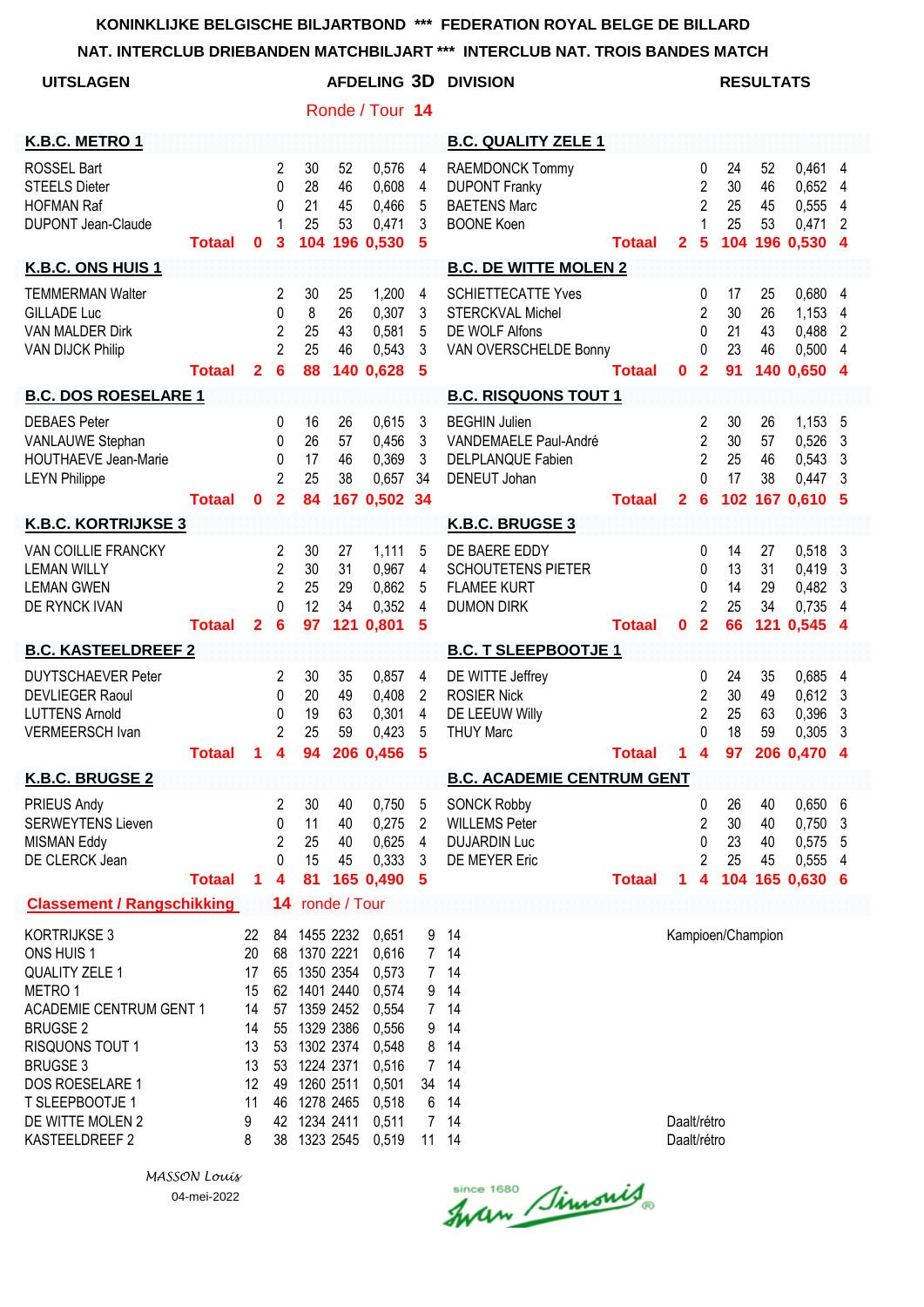## **NAT. INTERCLUB DRIEBANDEN MATCHBILJART \*\*\* INTERCLUB NAT. TROIS BANDES MATCH**

| <b>UITSLAGEN</b>                                                                               |               |                |                                                                     |                            |                      |                                               |                                                              | AFDELING 4A DIVISION                                                                                |               |                |                                                                                  |                            | <b>RESULTATS</b>     |                                                      |                                              |
|------------------------------------------------------------------------------------------------|---------------|----------------|---------------------------------------------------------------------|----------------------------|----------------------|-----------------------------------------------|--------------------------------------------------------------|-----------------------------------------------------------------------------------------------------|---------------|----------------|----------------------------------------------------------------------------------|----------------------------|----------------------|------------------------------------------------------|----------------------------------------------|
|                                                                                                |               |                |                                                                     |                            |                      | Ronde / Tour 14                               |                                                              |                                                                                                     |               |                |                                                                                  |                            |                      |                                                      |                                              |
| <b>B.C. BILJART EXPRESS 4</b>                                                                  |               |                |                                                                     |                            |                      |                                               |                                                              | <b>BILLIARD PROMOTION TEAM 2</b>                                                                    |               |                |                                                                                  |                            |                      |                                                      |                                              |
| <b>POELS Kris</b><br><b>SCHAERLAEKEN Karel</b><br><b>ROOMS Marc</b><br><b>BOOGERS Johan</b>    | <b>Totaal</b> | $\bf{0}$       | 2<br>$\Omega$<br>$\Omega$<br>$\Omega$<br>$\overline{2}$             | 25<br>23<br>19<br>15<br>82 | 25<br>36<br>39<br>47 | 1,000<br>0,638<br>0,487<br>0,319<br>147 0,557 | 6<br>3<br>3<br>3<br>6                                        | <b>SCHEURWEGHS Dave</b><br><b>VERVLIET Erik</b><br><b>GOOSSENS Walter</b><br><b>HENDRICKX Frans</b> | <b>Totaal</b> | $\mathbf{2}$   | 0<br>$\overline{2}$<br>$\overline{2}$<br>$\overline{2}$<br>6                     | 15<br>25<br>20<br>20<br>80 | 25<br>36<br>39<br>47 | 0,6003<br>0.694<br>$0,512$ 3<br>0,425<br>147 0,544 4 | 3<br>- 4                                     |
| <b>K.B.C. BILJARTVRIENDEN Tu 4</b>                                                             |               |                |                                                                     |                            |                      |                                               |                                                              | <b>T.B.A. BILJARTPALACE 4</b>                                                                       |               |                |                                                                                  |                            |                      |                                                      |                                              |
| VAN DYCK LUC<br>SMOLDERS AD<br><b>CROLS HUGO</b><br><b>BORBURGH AB</b>                         |               |                | 0<br>$\Omega$<br>$\Omega$<br>$\Omega$                               | 12<br>24<br>13<br>9        | 34<br>53<br>46<br>35 | 0,352<br>0,452<br>0,282<br>0,257              | 3<br>4<br>3<br>2                                             | <b>ADAMS PATRICK</b><br><b>DIERCKX KEN</b><br><b>BEYENS CHRIS</b><br><b>LOODTS DIEDE</b>            |               |                | 2<br>$\overline{2}$<br>$\overline{2}$<br>$\overline{2}$                          | 25<br>25<br>20<br>20       | 34<br>53<br>46<br>35 | 0,735<br>0,471<br>0,434<br>0,571 4                   | $\overline{4}$<br>3<br>$\overline{2}$        |
|                                                                                                | <b>Totaal</b> | 0              | $\bf{0}$                                                            | 58                         |                      | 168 0,345                                     | $\boldsymbol{4}$                                             |                                                                                                     | <b>Totaal</b> | $\overline{2}$ | $\boldsymbol{8}$                                                                 | 90                         |                      | 168 0.535 4                                          |                                              |
| <b>B.C. LUGO 3</b>                                                                             |               |                |                                                                     |                            |                      |                                               |                                                              | <b>DRIEB. CLUB DE LEUG 6</b>                                                                        |               |                |                                                                                  |                            |                      |                                                      |                                              |
| <b>CAYENBERGHS JEAN</b><br><b>SCHOETERS WILLY</b><br>VAN RIEL KOEN<br>VAN MECHELEN ARNOLD      | <b>Totaal</b> | 1              | 2<br>$\overline{2}$<br>0<br>$\Omega$<br>4                           | 25<br>25<br>16<br>14<br>80 | 63<br>58<br>70<br>40 | 0,396<br>0,431<br>0,228<br>0,350<br>231 0,346 | 4<br>$\overline{2}$<br>3<br>4<br>$\boldsymbol{4}$            | <b>KERREMANS ROLAND</b><br><b>TÜRKBEN MURAT</b><br>VAN THIELEN ANDRÉ<br><b>MEES RIK</b>             | <b>Totaal</b> | 1              | $\mathbf{0}$<br>0<br>$\overline{2}$<br>$\mathfrak{p}$<br>$\overline{\mathbf{4}}$ | 19<br>17<br>19<br>20<br>75 | 63<br>58<br>70<br>40 | 0,301<br>0,293<br>0,271<br>0,500<br>231 0.324 3      | - 3<br>3<br>$\overline{2}$<br>$\overline{2}$ |
| <b>B.C. DE COECK1</b>                                                                          |               |                |                                                                     |                            |                      |                                               |                                                              | K.B.C. DE GOEIE QUEUE 3                                                                             |               |                |                                                                                  |                            |                      |                                                      |                                              |
| <b>BAEYENS Alfons</b><br><b>MATTHYS Karel</b><br><b>COECKELBERGS Nino</b><br>VAN MECHELEN René | <b>Totaal</b> | $\overline{2}$ | $\overline{2}$<br>$\overline{2}$<br>$\overline{2}$<br>$\Omega$<br>6 | 25<br>25<br>20<br>14<br>84 | 36<br>41<br>43<br>48 | 0.694<br>0,609<br>0,465<br>0,291<br>168 0,500 | 3<br>$\overline{2}$<br>$\overline{2}$<br>$\overline{2}$<br>3 | VANHOUT Aldo<br>PROOST Eddy<br><b>VAN CUYCK Alfons</b><br><b>VANHOUT Dino</b>                       | <b>Totaal</b> | $\mathbf{0}$   | 0<br>0<br>0<br>$\overline{2}$<br>$\overline{2}$                                  | 14<br>15<br>13<br>20<br>62 | 36<br>41<br>43<br>48 | 0,388<br>0,365<br>$0,302$ 2<br>0,416<br>168 0,369 5  | $\overline{2}$<br>5<br>3                     |
| <b>B.C. MISTER 100 - Lier 7</b>                                                                |               |                |                                                                     |                            |                      |                                               |                                                              | <b>B.C. DE PLOEG 4</b>                                                                              |               |                |                                                                                  |                            |                      |                                                      |                                              |
| <b>TRUYTS Peter</b><br>VAN DER MEIREN Ludo<br>VAN HOOL Marc<br><b>AYDIN Alper</b>              |               |                | 2<br>$\overline{2}$<br>0<br>$\overline{2}$                          | 25<br>25<br>12<br>20<br>82 | 34<br>43<br>36<br>39 | 0,735<br>0,581<br>0,333<br>0,512              | 5<br>4<br>$\overline{2}$<br>3                                | <b>BOSCH Luc</b><br><b>JANSSENS Kurt</b><br><b>FOURGNY Ronny</b><br>PHILIPOOM Luca                  |               |                | 0<br>0<br>$\overline{2}$<br>$\Omega$<br>$\overline{\mathbf{2}}$                  | 19<br>20<br>20<br>19<br>78 | 34<br>43<br>36<br>39 | 0,558<br>0,465<br>0,555<br>0,487<br>152 0.513        | -3<br>$\overline{2}$<br>3<br>-4              |
| VRIJ 0                                                                                         | <b>Totaal</b> | $\mathbf{2}$   | 6                                                                   |                            |                      | 152 0,539                                     | 5                                                            | <b>B.C. BILJART-WORLD 7</b>                                                                         | <b>Totaal</b> | $\mathbf{0}$   |                                                                                  |                            |                      |                                                      | 4                                            |

| <b>Totaal</b>                     |              |    |                        |            |    |      | Totaal |
|-----------------------------------|--------------|----|------------------------|------------|----|------|--------|
| <b>Classement / Rangschikking</b> |              |    | <b>14</b> ronde / Tour |            |    |      |        |
| <b>PROMOTION TEAM 2</b>           | 25           | 84 | 1126 1784              | 0.631      | 7  | -13  |        |
| <b>BILJARTPALACE 4</b>            | 21           | 81 | 1115 2027              | 0.550      | 7  | -13  |        |
| DE COECK 1                        | 19           | 69 | 1045 1988              | 0.525      | 7  | -13  |        |
| MISTER 100 - Lier 7               | 15           | 61 | 1028 2293              | 0.448      | 6. | -13  |        |
| <b>BILJART EXPRESS 4</b>          | 15           | 54 | 1038 2045              | 0.507      | 6  | -13  |        |
| BILJART-WORLD 7                   | 11           | 43 | 897 2093               | 0.428      |    | 5 12 |        |
| DE PLOEG 4                        | 10           | 47 | 989 2264               | 0.436      |    | 5 13 |        |
| DRIEB. CLUB DE LEUG 6             | 8            | 41 | 920 2178               | 0.422      | 8  | -12  |        |
| DE GOEIE QUEUE 3                  | 7            | 29 | 820 2277               | 0.360      | 7  | -13  |        |
| <b>BILJARTVRIENDEN Tu 4</b>       | 7            | 28 | 850 2147               | 0.395      | 6  | -12  |        |
| LUGO <sub>3</sub>                 | $\mathbf{2}$ | 23 | 828 2484               | 0.333      | 6  | -13  |        |
| VRIJ 0                            | 0            | 0  | 0                      | 0.000<br>0 | 0  | 0    |        |

*MASSON Louis* 04-mei-2022

PROMOTION TEAM 2 25 84 1126 1784 0,631 7 13 Kampioen/Champion

Since 1680 Simonis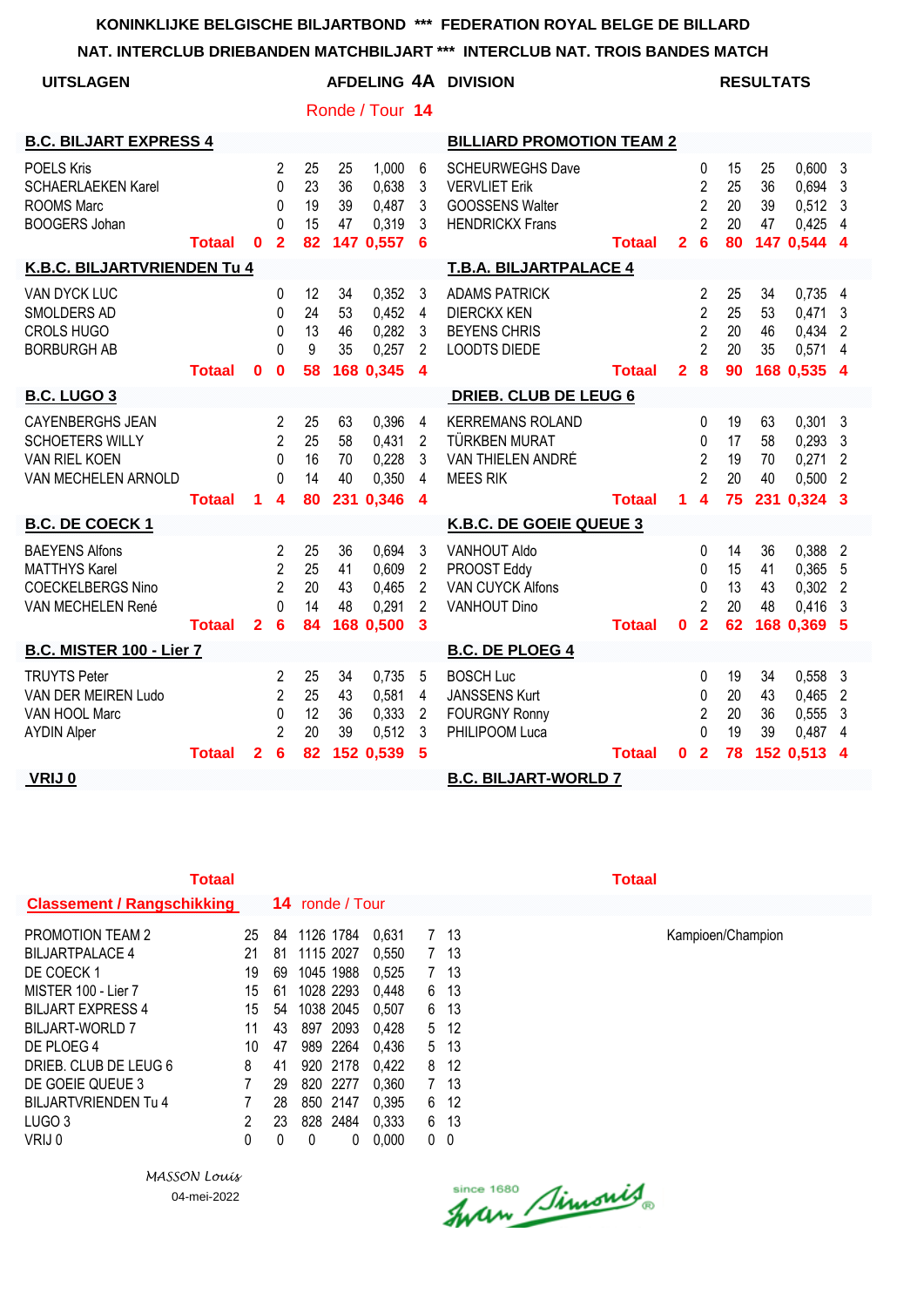|                                                                                                                                                                                                                                          |               |                                                                    |                                                              |                                                           |                                                                                                    |                                                                                                          |                                      | NAT. INTERCLUB DRIEBANDEN MATCHBILJART *** INTERCLUB NAT. TROIS BANDES MATCH          |               |                |                                                                            |                            |                      |                                                          |                                  |
|------------------------------------------------------------------------------------------------------------------------------------------------------------------------------------------------------------------------------------------|---------------|--------------------------------------------------------------------|--------------------------------------------------------------|-----------------------------------------------------------|----------------------------------------------------------------------------------------------------|----------------------------------------------------------------------------------------------------------|--------------------------------------|---------------------------------------------------------------------------------------|---------------|----------------|----------------------------------------------------------------------------|----------------------------|----------------------|----------------------------------------------------------|----------------------------------|
| <b>UITSLAGEN</b>                                                                                                                                                                                                                         |               |                                                                    |                                                              |                                                           |                                                                                                    |                                                                                                          |                                      | <b>AFDELING 4B DIVISION</b>                                                           |               |                |                                                                            |                            | <b>RESULTATS</b>     |                                                          |                                  |
|                                                                                                                                                                                                                                          |               |                                                                    |                                                              |                                                           |                                                                                                    | Ronde / Tour 14                                                                                          |                                      |                                                                                       |               |                |                                                                            |                            |                      |                                                          |                                  |
| <b>B.C. DE COECK 2</b>                                                                                                                                                                                                                   |               |                                                                    |                                                              |                                                           |                                                                                                    |                                                                                                          |                                      | K.B.C. BILJARTVRIENDEN Tu 2                                                           |               |                |                                                                            |                            |                      |                                                          |                                  |
| <b>VERBEEK Marc</b><br><b>VERCAIGNE Edward</b><br><b>STESSENS Geert</b><br><b>LEEMANS Ivo</b>                                                                                                                                            | <b>Totaal</b> | 0                                                                  | 0<br>0<br>0<br>2<br>$\overline{2}$                           | 17<br>20<br>15<br>20<br>72                                | 44<br>36<br>33<br>52                                                                               | 0,386<br>0,555<br>0,454<br>0,384<br>165 0.436                                                            | 4<br>3<br>3<br>4<br>$\boldsymbol{4}$ | VAN HEES Peter<br><b>VERKURINGEN Luc</b><br>PROOST Luc<br>GIJS Jozef                  | <b>Totaal</b> | $\overline{2}$ | $\overline{2}$<br>$\overline{2}$<br>$\overline{2}$<br>$\Omega$<br>6        | 25<br>25<br>20<br>17<br>87 | 44<br>36<br>33<br>52 | 0,568 3<br>0,694<br>0,606<br>0,326<br>165 0.527 4        | 3<br>4<br>3                      |
| <b>B.C. BILJART-WORLD 6</b>                                                                                                                                                                                                              |               |                                                                    |                                                              |                                                           |                                                                                                    |                                                                                                          |                                      | <b>B.C. DE COECK 3</b>                                                                |               |                |                                                                            |                            |                      |                                                          |                                  |
| SOETEWYE MICHEL<br>VAN DEN BROECK DANIEL<br><b>BISSCHOPS BEN</b><br>ROOSEMONT BERT                                                                                                                                                       | <b>Totaal</b> | $\mathbf{2}$                                                       | 2<br>$\overline{2}$<br>$\mathbf{0}$<br>$\overline{2}$<br>6   | 25<br>25<br>12<br>20<br>82                                | 33<br>59<br>42<br>32                                                                               | 0,757<br>0,423<br>0,285<br>0,625<br>166 0,493                                                            | 4<br>5<br>2<br>4<br>5                | VAN ROOIJ ARNOUD<br><b>JANSENS REMI</b><br>MEEUWESEN AD<br><b>KOKS PIET</b>           | <b>Totaal</b> | $\mathbf{0}$   | $\mathbf{0}$<br>0<br>$\overline{2}$<br>$\Omega$<br>$\overline{\mathbf{2}}$ | 16<br>21<br>20<br>9<br>66  | 33<br>59<br>42<br>32 | 0,484 5<br>0,355<br>0,476<br>0,281<br>166 0.397 5        | $\overline{2}$<br>3<br>-3        |
| <b>T.B.A. BILJARTPALACE 5</b>                                                                                                                                                                                                            |               |                                                                    |                                                              |                                                           |                                                                                                    |                                                                                                          |                                      | K.B.C. DE GOEIE QUEUE 2                                                               |               |                |                                                                            |                            |                      |                                                          |                                  |
| <b>HANNOSET KAREL</b><br>ADRIAENSEN KAREL<br>VAN HOYE RONAN<br><b>EVERS LUC</b>                                                                                                                                                          | <b>Totaal</b> | 0                                                                  | 0<br>$\mathbf{0}$<br>$\Omega$<br>$\Omega$<br>$\bf{0}$        | 15<br>10<br>10<br>15<br>50                                | 41<br>67<br>30<br>64                                                                               | 0,365<br>0,149<br>0,333<br>0,234<br>202 0,247                                                            | 3<br>2<br>2<br>2<br>$\mathbf{3}$     | <b>MENS ALBERT</b><br>DE BAL MICHEL<br><b>DAEMEN FRANK</b><br><b>BOSSAERTS WALTER</b> | <b>Totaal</b> | 28             | 2<br>$\overline{2}$<br>2<br>$\overline{2}$                                 | 25<br>25<br>20<br>20<br>90 | 41<br>67<br>30<br>64 | $0,609$ 3<br>0,373<br>0,666<br>$0,312$ 2<br>202 0,445 4  | 3<br>4                           |
| <b>B.C. MEERLESE 2</b>                                                                                                                                                                                                                   |               |                                                                    |                                                              |                                                           |                                                                                                    |                                                                                                          |                                      | <b>B.C. DE NOORDERKEMPEN 1</b>                                                        |               |                |                                                                            |                            |                      |                                                          |                                  |
| VAN OOSTERHOUT JAN<br><b>KRIJNEN ANJO</b><br>VANDERHENST GUY<br>MACHIELSE TILO                                                                                                                                                           | <b>Totaal</b> | $\mathbf{2}$                                                       | 0<br>$\overline{c}$<br>$\overline{2}$<br>$\overline{2}$<br>6 | 23<br>25<br>20<br>20<br>88                                | 34<br>27<br>42<br>32                                                                               | 0,676<br>0,925<br>0,476<br>0,625<br>135 0,651                                                            | 6<br>4<br>4<br>4<br>6                | <b>MATHYSEN WESLEY</b><br><b>BASTIAENS GEERT</b><br>DE LAET MARC<br><b>STOOP MARC</b> | <b>Totaal</b> | $\mathbf 0$    | $\overline{c}$<br>0<br>0<br>$\Omega$<br>$\overline{2}$                     | 25<br>15<br>19<br>15<br>74 | 34<br>27<br>42<br>32 | $0,735$ 5<br>0,555<br>0,452<br>0,468<br>135 0,548 5      | 3<br>3<br>2                      |
| <b>B.C. K.O.T - MEER 2</b>                                                                                                                                                                                                               |               |                                                                    |                                                              |                                                           |                                                                                                    |                                                                                                          |                                      | <b>B.C. DE PLOEG 5</b>                                                                |               |                |                                                                            |                            |                      |                                                          |                                  |
| <b>HERREWEGHE VICTOR</b><br><b>VERMEIREN FRANS</b><br>VAN DE POEL MARC<br>CASLO FREDDY                                                                                                                                                   | <b>Totaal</b> |                                                                    | 2<br>2<br>$\overline{2}$<br>$\overline{2}$<br>28             | 25<br>25<br>20<br>20                                      | 16<br>55<br>53<br>46                                                                               | 1,562<br>0,454<br>0,377<br>$0,434$ 3<br>90 170 0,529 6                                                   | -6<br>3<br>3                         | <b>KERKHOFS MARK</b><br>VAN DE WALLE WALTER<br>LEYSSENS JOSEPH<br>VAN HECKE LEO       | <b>Totaal</b> | $0\quad 0$     | 0<br>$\mathbf{0}$<br>$\Omega$<br>$\Omega$                                  | 7<br>24<br>19<br>17        | 16<br>55<br>53<br>46 | $0,437$ 2<br>0,436 4<br>0,358<br>0,369<br>67 170 0,394 4 | $\overline{3}$<br>$\overline{4}$ |
| <b>B.C. OP DE MEIR 8</b>                                                                                                                                                                                                                 |               |                                                                    |                                                              |                                                           |                                                                                                    |                                                                                                          |                                      | <b>B.C. DE DEKEN 4</b>                                                                |               |                |                                                                            |                            |                      |                                                          |                                  |
| <b>LENAERTS PAUL</b><br><b>VERHAEGEN STAN</b><br><b>LANGMANS FRANÇOIS</b><br><b>FAES IVO</b>                                                                                                                                             | <b>Totaal</b> | $\mathbf{2}$                                                       | 2<br>2<br>2<br>2<br>8                                        | 25<br>25<br>20<br>20<br>90                                | 30<br>51<br>38<br>44                                                                               | 0,833<br>0,490<br>0,526<br>0,454<br>163 0,552 4                                                          | $\mathbf{3}$<br>3<br>4<br>-3         | VAN GAVERE ERWIN<br><b>MAST PETER</b><br>SINNAEVE CHRIS<br><b>BEUTELS PATRICK</b>     | <b>Totaal</b> | 0 <sub>0</sub> | 0<br>0<br>0<br>$\Omega$                                                    | 17<br>21<br>14<br>14<br>66 | 30<br>51<br>38<br>44 | 0,566 2<br>0,411 4<br>0,368 2<br>0,318 2<br>163 0,404 4  |                                  |
| <b>Classement / Rangschikking</b>                                                                                                                                                                                                        |               |                                                                    |                                                              | 14 ronde / Tour                                           |                                                                                                    |                                                                                                          |                                      |                                                                                       |               |                |                                                                            |                            |                      |                                                          |                                  |
| <b>MEERLESE 2</b><br>DE GOEIE QUEUE 2<br>K.O.T - MEER 2<br>DE COECK 2<br>DE NOORDERKEMPEN 1<br>DE DEKEN 4<br><b>BILJART-WORLD 6</b><br><b>BILJARTVRIENDEN Tu 2</b><br>OP DE MEIR 8<br>DE PLOEG 5<br><b>BILJARTPALACE 5</b><br>DE COECK 3 |               | 25<br>19<br>18<br>16<br>15<br>13<br>13<br>13<br>12<br>12<br>8<br>4 | 59<br>55<br>55<br>53<br>50<br>54<br>48<br>38<br>34           | 87 1187 1925<br>74 1158 2274<br>65 1112 2285<br>1101 2317 | 1070 2360<br>1096 2337<br>1063 2286<br>1063 2331<br>1079 2417<br>1034 2342<br>914 2424<br>948 2348 | 0,616<br>0,509<br>0,486<br>0,453<br>0,475<br>0,468<br>0,465<br>0,456<br>0,446<br>0,441<br>0,377<br>0,403 | 6<br>6<br>6<br>5<br>5                | 7 14<br>14<br>14<br>14<br>7 14<br>7 14<br>14<br>7 14<br>7 14<br>7 14<br>14<br>8 14    |               |                |                                                                            |                            | Kampioen/Champion    |                                                          |                                  |

Since 1680 Simonis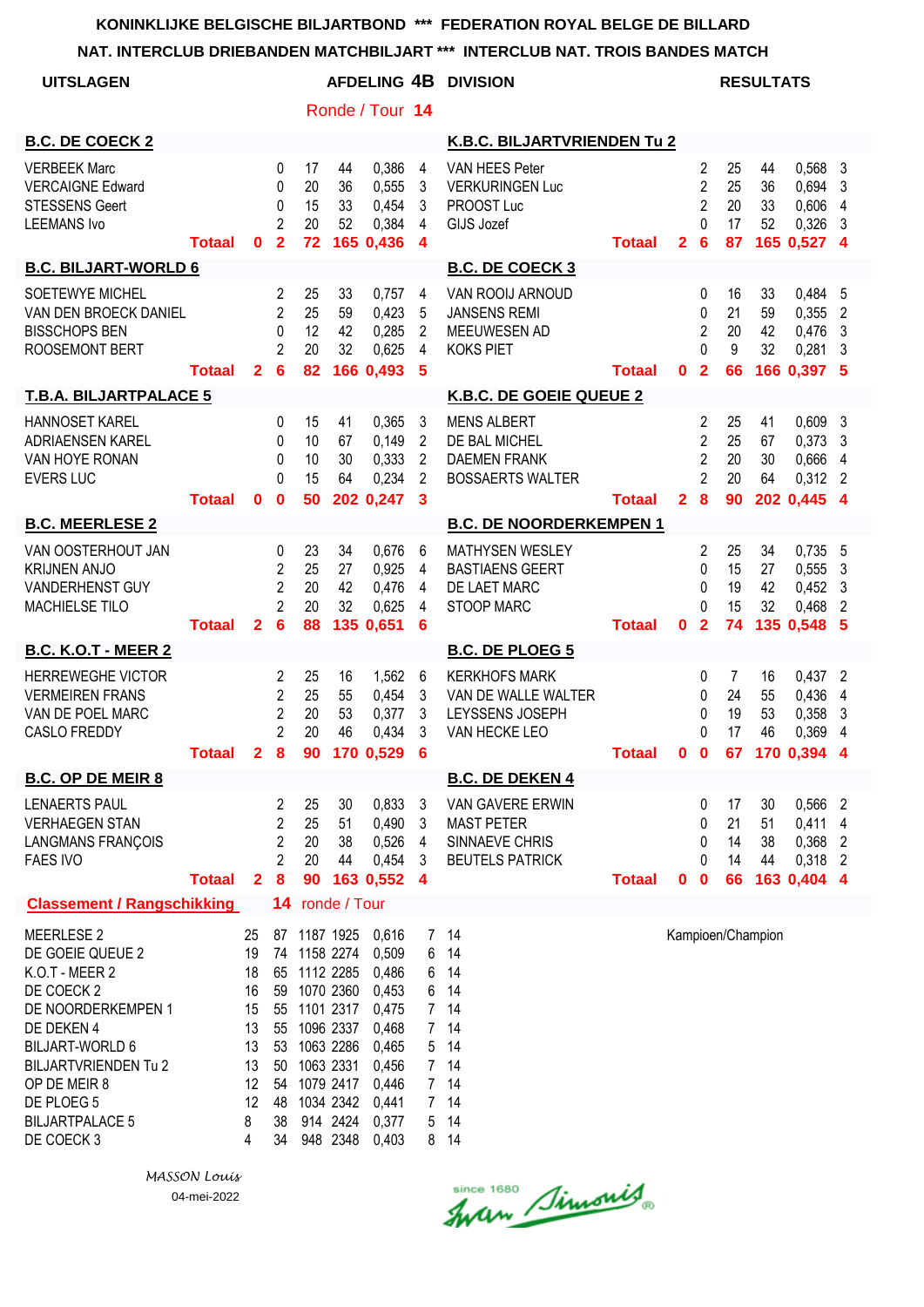| <b>UITSLAGEN</b>        |              |   |    |    |                 |   | AFDELING 4C DIVISION        |              |              |    | <b>RESULTATS</b> |                |  |
|-------------------------|--------------|---|----|----|-----------------|---|-----------------------------|--------------|--------------|----|------------------|----------------|--|
|                         |              |   |    |    | Ronde / Tour 14 |   |                             |              |              |    |                  |                |  |
| <b>B.C. AVENUE 2</b>    |              |   |    |    |                 |   | <b>B.C. BILJART-WORLD 8</b> |              |              |    |                  |                |  |
| VAN DER SLOTEN RENÉ     |              |   | 25 | 29 | 0.862           | 4 | <b>VROEMANS KOEN</b>        |              | 0            | 24 | 29               | $0.827$ 5      |  |
| <b>GARITTE GUSTAAF</b>  |              | 0 | 19 | 35 | 0.542           | 4 | <b>VROEMANS GEERT</b>       |              |              | 25 | 35               | $0,714$ 5      |  |
| VAN DAMME PIERRE        |              | 2 | 20 | 27 | 0.740           | 4 | <b>WIJNS HERMAN</b>         |              | 0            | 17 | 27               | $0,629$ 3      |  |
| VAN REMOORTERE FREDDY   |              |   | 20 | 26 | 0.769           | 4 | <b>VROEMANS FRANS</b>       |              | $\Omega$     |    | 26               | $0.269$ 2      |  |
| Totaal                  | $\mathbf{2}$ | 6 |    |    | 84 117 0,717 4  |   | Totaal                      | $\mathbf{0}$ | $\mathbf{2}$ |    |                  | 73 117 0.623 5 |  |
| <b>B.C. T'S PLACE 2</b> |              |   |    |    |                 |   | VRIJ 5                      |              |              |    |                  |                |  |

|                                                                                                                                                                                                                                                               | <b>Totaal</b> |                                                             |                                                                |                                        |                                                                                                                              |                                                                                                 |                                                                                    |                                                                                           | Totaal        |                |                                                                       |                            |                      |                                                           |                                           |
|---------------------------------------------------------------------------------------------------------------------------------------------------------------------------------------------------------------------------------------------------------------|---------------|-------------------------------------------------------------|----------------------------------------------------------------|----------------------------------------|------------------------------------------------------------------------------------------------------------------------------|-------------------------------------------------------------------------------------------------|------------------------------------------------------------------------------------|-------------------------------------------------------------------------------------------|---------------|----------------|-----------------------------------------------------------------------|----------------------------|----------------------|-----------------------------------------------------------|-------------------------------------------|
| <b>K.B.A. SINT NIKLASE 3</b>                                                                                                                                                                                                                                  |               |                                                             |                                                                |                                        |                                                                                                                              |                                                                                                 |                                                                                    | <b>K.B.C. COURONNE Royale 3</b>                                                           |               |                |                                                                       |                            |                      |                                                           |                                           |
| <b>CLARYSSE Frankie</b><br><b>HUYBEN Gilbert</b><br><b>LAUREYS Wilfried</b><br>VAN STEENACKER Thierry                                                                                                                                                         | <b>Totaal</b> | $\mathbf 0$                                                 | 0<br>$\overline{2}$<br>$\mathbf 0$<br>0<br>$\mathbf{2}$        | 14<br>25<br>9<br>11<br>59              | 31<br>36<br>53<br>39                                                                                                         | 0,451<br>0,694<br>0,169<br>0,282<br>159 0,371                                                   | $\overline{c}$<br>5<br>$\overline{2}$<br>$\overline{2}$<br>$5\phantom{1}$          | <b>CEULEMANS Benny</b><br>VAN LAETHEM Rudi<br><b>SAEIJS Alain</b><br><b>DUSON Thierry</b> | <b>Totaal</b> | $\overline{2}$ | 2<br>0<br>$\overline{2}$<br>$\overline{2}$<br>6                       | 25<br>24<br>20<br>20<br>89 | 31<br>36<br>53<br>39 | 0,806 4<br>0,666<br>$0,377$ 4<br>$0,512$ 5<br>159 0,559 5 | $\overline{2}$                            |
| <b>B.C. HERSTALIEN 5</b>                                                                                                                                                                                                                                      |               |                                                             |                                                                |                                        |                                                                                                                              |                                                                                                 |                                                                                    | <b>B.C. BILJART EXPRESS 5</b>                                                             |               |                |                                                                       |                            |                      |                                                           |                                           |
| <b>DALEMANS Philippe</b><br><b>GROENEN Joël</b><br><b>GUTIERREZ Leandro</b><br>QUERCI Raul                                                                                                                                                                    | <b>Totaal</b> | 1                                                           | 2<br>$\mathbf 0$<br>$\overline{2}$<br>$\mathbf 0$<br>4         | 25<br>14<br>20<br>$\overline{7}$<br>66 | 51<br>39<br>25<br>19                                                                                                         | 0,490<br>0,358<br>0,800<br>0,368<br>134 0,492                                                   | $\overline{4}$<br>$\overline{2}$<br>3<br>$\overline{2}$<br>$\overline{\mathbf{4}}$ | <b>CRUZ Antonio</b><br>ZAGERS Rony<br><b>SNEYERS Eric</b><br><b>NAGELS Luc</b>            | <b>Totaal</b> | 1              | 0<br>$\overline{2}$<br>0<br>$\overline{2}$<br>$\overline{\mathbf{4}}$ | 21<br>25<br>7<br>20<br>73  | 51<br>39<br>25<br>19 | 0,411<br>0,641 4<br>0,280<br>1,052 5<br>134 0,544 5       | 4<br>-1                                   |
| <b>DRIEB. CLUB DE LEUG 5</b>                                                                                                                                                                                                                                  |               |                                                             |                                                                |                                        |                                                                                                                              |                                                                                                 |                                                                                    | <b>ST TRUIDENSE BA 2</b>                                                                  |               |                |                                                                       |                            |                      |                                                           |                                           |
| <b>CLAESEN DIRK</b><br>DE CAE LUC<br><b>DILLEN FRANK</b><br><b>BOEY LUCAS</b>                                                                                                                                                                                 | <b>Totaal</b> | $\overline{2}$                                              | 0<br>$\overline{c}$<br>$\overline{2}$<br>$\overline{2}$<br>6   | 9<br>25<br>20<br>20<br>74              | 34<br>41<br>31<br>60                                                                                                         | 0,264<br>0,609<br>0,645<br>0,333<br>166 0,445                                                   | $\overline{2}$<br>6<br>3<br>$\overline{2}$<br>6                                    | <b>GEL Ali Riza</b><br><b>HENDRICKX MARC</b><br><b>METALIDIS LAZAROS</b><br>SACRE JOHNNY  | <b>Totaal</b> | $\mathbf{0}$   | 2<br>0<br>0<br>0<br>$\overline{2}$                                    | 25<br>18<br>16<br>15<br>74 | 34<br>41<br>31<br>60 | 0,735 4<br>$0,439$ 3<br>$0,516$ 3<br>0,250<br>166 0,445   | $\overline{2}$<br>$\overline{\mathbf{4}}$ |
| <b>B.C. OP DE MEIR 9</b>                                                                                                                                                                                                                                      |               |                                                             |                                                                |                                        |                                                                                                                              |                                                                                                 |                                                                                    | <b>K.B.C. BILJARTVRIENDEN Tu 3</b>                                                        |               |                |                                                                       |                            |                      |                                                           |                                           |
| VANDEVELDE KURT<br>VAN CAMP Freddy<br>VAN DAEL FRED<br><b>SCHURMANN JACK</b>                                                                                                                                                                                  | <b>Totaal</b> | $\overline{2}$                                              | 2<br>$\mathbf 0$<br>$\overline{2}$<br>$\overline{2}$<br>6      | 25<br>12<br>20<br>20<br>77             | 47<br>26<br>26<br>53                                                                                                         | 0,531<br>0,461<br>0,769<br>0,377<br>152 0,506                                                   | $\overline{2}$<br>$\overline{2}$<br>5<br>3<br>5                                    | <b>VERBEEK CYRIEL</b><br><b>GEUDENS LUDO</b><br><b>WILLEMSEN PETER</b><br>PROOST HERMAN   | <b>Totaal</b> | 0              | 0<br>$\overline{2}$<br>$\Omega$<br>0<br>$\overline{2}$                | 14<br>25<br>12<br>17<br>68 | 47<br>26<br>26<br>53 | $0,297$ 3<br>0,961<br>0,461<br>$0,320$ 3<br>152 0,447 7   | $\overline{7}$<br>$\overline{4}$          |
| <b>Classement / Rangschikking</b>                                                                                                                                                                                                                             |               |                                                             | 14                                                             |                                        | ronde / Tour                                                                                                                 |                                                                                                 |                                                                                    |                                                                                           |               |                |                                                                       |                            |                      |                                                           |                                           |
| <b>COURONNE Royale 3</b><br>OP DE MEIR 9<br><b>AVENUE 2</b><br><b>BILJART EXPRESS 5</b><br>DRIEB. CLUB DE LEUG 5<br><b>HERSTALIEN 5</b><br><b>BILJARTVRIENDEN Tu 3</b><br><b>BILJART-WORLD 8</b><br>T'S PLACE 2<br>ST TRUIDENSE BA 2<br><b>SINT NIKLASE 3</b> |               | 22<br>22<br>17<br>15<br>15<br>14<br>12<br>11<br>5<br>4<br>3 | 78<br>74<br>65<br>54<br>54<br>50<br>50<br>49<br>27<br>33<br>26 | 821<br>850                             | 1107 1871<br>1084 2026<br>1022 2148<br>930 2004<br>963 2088<br>961 2118<br>1007 2205<br>923 1967<br>2263<br>2271<br>824 2321 | 0,591<br>0,535<br>0,475<br>0,464<br>0,461<br>0,453<br>0,456<br>0,469<br>0,362<br>0,374<br>0,355 | 9<br>7 <sup>1</sup><br>8<br>$7\phantom{.}$<br>6<br>$7\phantom{.0}$<br>6<br>7<br>7  | 13<br>13<br>13<br>7 <sub>12</sub><br>13<br>13<br>13<br>12<br>7 <sub>12</sub><br>13<br>13  |               |                |                                                                       |                            | Kampioen/Champion    |                                                           |                                           |
| VRIJ 5                                                                                                                                                                                                                                                        |               | $\Omega$                                                    | 0                                                              | 0                                      | $\Omega$                                                                                                                     | 0,000                                                                                           | 0                                                                                  | $\mathbf 0$                                                                               |               |                |                                                                       |                            |                      |                                                           |                                           |

*MASSON Louis* 04-mei-2022

Since 1680 Simonis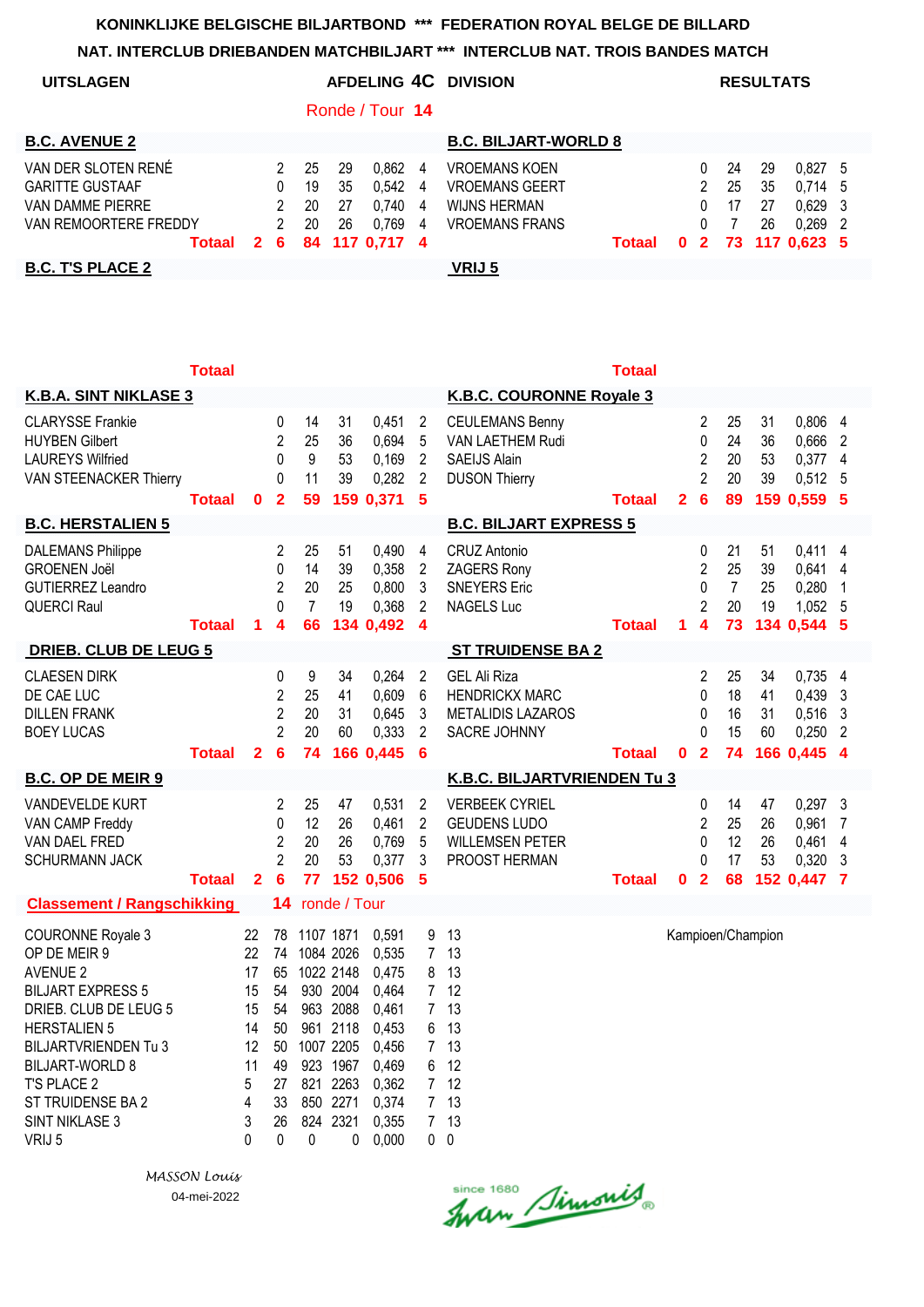**NAT. INTERCLUB DRIEBANDEN MATCHBILJART \*\*\* INTERCLUB NAT. TROIS BANDES MATCH**

| NAT. INTERVEUD DRIEDANDEN MATURDIEJART                                                                                                                                                                                                     |                           |                                                                   |                                                                               |                                                                                           | ENGLUD INAT. TNUIS DANDES MATGH                                       |                                                                                                          |                                                                                    |                                                                                                  |               |                |                                                                                       |                            |                             |                                                         |                                                                  |
|--------------------------------------------------------------------------------------------------------------------------------------------------------------------------------------------------------------------------------------------|---------------------------|-------------------------------------------------------------------|-------------------------------------------------------------------------------|-------------------------------------------------------------------------------------------|-----------------------------------------------------------------------|----------------------------------------------------------------------------------------------------------|------------------------------------------------------------------------------------|--------------------------------------------------------------------------------------------------|---------------|----------------|---------------------------------------------------------------------------------------|----------------------------|-----------------------------|---------------------------------------------------------|------------------------------------------------------------------|
| <b>UITSLAGEN</b>                                                                                                                                                                                                                           |                           |                                                                   |                                                                               |                                                                                           |                                                                       | <b>AFDELING 4D</b>                                                                                       |                                                                                    | <b>DIVISION</b>                                                                                  |               |                |                                                                                       |                            | <b>RESULTATS</b>            |                                                         |                                                                  |
|                                                                                                                                                                                                                                            |                           |                                                                   |                                                                               |                                                                                           |                                                                       | Ronde / Tour 14                                                                                          |                                                                                    |                                                                                                  |               |                |                                                                                       |                            |                             |                                                         |                                                                  |
| K.B.C. GILDE HOGER OP 3                                                                                                                                                                                                                    |                           |                                                                   |                                                                               |                                                                                           |                                                                       |                                                                                                          |                                                                                    | <b>OOSTENDSE B.A. 2</b>                                                                          |               |                |                                                                                       |                            |                             |                                                         |                                                                  |
| <b>VERCAEMERE Jaak</b><br><b>VION Mark</b><br><b>CARDOEN Kurt</b><br><b>VANKEIRSBULCK Alex</b>                                                                                                                                             | <b>Totaal</b>             | $\mathbf{0}$                                                      | 0<br>0<br>0<br>$\mathbf 1$<br>1                                               | 21<br>14<br>15<br>19<br>69                                                                | 52<br>50<br>38<br>70                                                  | 0,403<br>0,280<br>0,394<br>0,271<br>210 0,328                                                            | 3<br>$\overline{2}$<br>$\overline{2}$<br>$\overline{2}$<br>3                       | <b>PLOVIE Herbert</b><br>DETRENOYE Christian<br><b>LINTHOUT Freddy</b><br>VAN WESEMAEL Walter    | <b>Totaal</b> | 2 <sub>7</sub> | 2<br>$\overline{2}$<br>$\overline{2}$<br>$\mathbf{1}$                                 | 25<br>25<br>20<br>19<br>89 | 52<br>50<br>38<br>70        | 0,480 4<br>0,500<br>0,526<br>0,271<br>210 0.423         | 4<br>3<br>5<br>5                                                 |
| <b>B.C. T SLEEPBOOTJE 2</b>                                                                                                                                                                                                                |                           |                                                                   |                                                                               |                                                                                           |                                                                       |                                                                                                          |                                                                                    | K.B.C. ARGOS - WESTVELD 1                                                                        |               |                |                                                                                       |                            |                             |                                                         |                                                                  |
| VAN GELDER Kevin<br><b>BOERJAN Pierre</b><br><b>WOUTERS Marc</b><br>DE WITTE Franky                                                                                                                                                        | <b>Totaal</b>             | 1                                                                 | 2<br>$\overline{2}$<br>0<br>0<br>4                                            | 25<br>25<br>14<br>18<br>82                                                                | 56<br>54<br>56<br>65<br>231                                           | 0,446<br>0,462<br>0,250<br>0,276<br>0,354                                                                | 3<br>3<br>$\overline{2}$<br>$\overline{2}$<br>3                                    | <b>BAELE Edmond</b><br><b>WILLEMS Raymond</b><br><b>STRIJPENS Lucien</b><br><b>COSYNS Marc</b>   | <b>Totaal</b> | 1.             | 0<br>$\mathbf 0$<br>$\overline{2}$<br>$\overline{2}$<br>$\overline{\mathbf{4}}$       | 17<br>21<br>20<br>20<br>78 | 56<br>54<br>56<br>65<br>231 | $0,303$ 4<br>0,388<br>0,357<br>0,307<br>0,337           | 3<br>$\overline{2}$<br>$\overline{2}$<br>$\overline{\mathbf{A}}$ |
| K.B.C. METRO 3                                                                                                                                                                                                                             |                           |                                                                   |                                                                               |                                                                                           |                                                                       |                                                                                                          |                                                                                    | K.B.C. EEKLOSE 2                                                                                 |               |                |                                                                                       |                            |                             |                                                         |                                                                  |
| DE VOS Guido<br><b>LAMBOTTE Rik</b><br><b>CAUDRON Bjorn</b><br><b>DE PAUW Lucien</b>                                                                                                                                                       | <b>Totaal</b>             | 0                                                                 | 0<br>0<br>2<br>$\Omega$<br>$\overline{2}$                                     | 7<br>5<br>20<br>17<br>49                                                                  | 19<br>20<br>63<br>70                                                  | 0,368<br>0,250<br>0,317<br>0,242<br>172 0,284                                                            | 2<br>$\mathbf{1}$<br>2<br>$\overline{2}$<br>$\overline{2}$                         | VAN DE VOORDE Johan<br>DE BAETS Ronny<br><b>GEVAERT Michel</b><br><b>BAUMGARTE Cees</b>          | <b>Totaal</b> | $\overline{2}$ | 2<br>$\overline{2}$<br>0<br>$\overline{2}$<br>$6\phantom{1}6$                         | 25<br>25<br>13<br>20<br>83 | 19<br>20<br>63<br>70        | 1,315 3<br>1,250<br>0,206<br>0,285<br>172 0,482         | 7<br>$\overline{2}$<br>3<br>- 7                                  |
| <b>B.C. AVENUE 1</b>                                                                                                                                                                                                                       |                           |                                                                   |                                                                               |                                                                                           |                                                                       |                                                                                                          |                                                                                    | <b>B.C. T SLEEPBOOTJE 3</b>                                                                      |               |                |                                                                                       |                            |                             |                                                         |                                                                  |
| <b>STOCK KRIS</b><br>DE WOLF LEO<br><b>SAERENS CHARLES</b><br><b>KERCKHOFS GUY</b>                                                                                                                                                         | <b>Totaal</b>             | $\mathbf{2}$                                                      | 2<br>$\overline{2}$<br>$\overline{2}$<br>0<br>$6\phantom{1}6$                 | 25<br>25<br>20<br>13<br>83                                                                | 44<br>46<br>48<br>48                                                  | 0,568<br>0,543<br>0,416<br>0,270<br>186 0,446                                                            | 3<br>2<br>4<br>$\overline{2}$<br>4                                                 | PAUWELS PAUL<br><b>ROSIER PETER</b><br>NOPPE ROBERT<br>ROSIER NOAH                               | <b>Totaal</b> | 0              | 0<br>0<br>0<br>$\overline{c}$<br>$\overline{2}$                                       | 14<br>9<br>8<br>20<br>51   | 44<br>46<br>48<br>48        | 0,318<br>0,195<br>0,166<br>0,416<br>186 0,274           | -3<br>3<br>2<br>$\overline{2}$<br>3                              |
| <b>B.C. DE WITTE MOLEN 3</b>                                                                                                                                                                                                               |                           |                                                                   |                                                                               |                                                                                           |                                                                       |                                                                                                          |                                                                                    | <b>B.C. NIVELLOIS1</b>                                                                           |               |                |                                                                                       |                            |                             |                                                         |                                                                  |
| VAN HOYLANDT ROGER<br>DE COSTER LUC<br>DE SAEGER DANY<br>SIROYT DAVY                                                                                                                                                                       | Totaal 2 8 90 143 0,629 5 |                                                                   | $\overline{c}$<br>$\overline{2}$<br>$\overline{\mathbf{c}}$<br>$\overline{2}$ | 25<br>25<br>20<br>20                                                                      | 18<br>46<br>41<br>38                                                  | 1,388<br>0,543<br>0,487<br>0,526                                                                         | 5<br>4<br>5<br>4                                                                   | <b>HARDY DANIEL</b><br><b>FURST GUY</b><br><b>BOULANGER JEAN-CLAUDE</b><br><b>DEREDE PATRICK</b> | <b>Totaal</b> |                | 0<br>0<br>0<br>0                                                                      | 11<br>10<br>14<br>11       | 18<br>46<br>41<br>38        | 0,611<br>0,217<br>0,341<br>0,289<br>0 0 46 143 0,321 4  | 3<br>$\overline{2}$<br>$\overline{2}$<br>4                       |
| <b>K.B.C. EEKLOSE 3</b>                                                                                                                                                                                                                    |                           |                                                                   |                                                                               |                                                                                           |                                                                       |                                                                                                          |                                                                                    | <b>K.B.A. SINT NIKLASE 2</b>                                                                     |               |                |                                                                                       |                            |                             |                                                         |                                                                  |
| <b>CLAERHOUT Robin</b><br><b>VAN DAMME Etienne</b><br>VAN ACKER Johan<br>DE LETTER Sandra                                                                                                                                                  | <b>Totaal</b>             | $\mathbf{0}$                                                      | 0<br>0<br>0<br>0<br>$\mathbf 0$                                               | 18<br>14<br>11<br>12<br>55                                                                | 51<br>43<br>46<br>47                                                  | 0,352<br>0,325<br>0,239<br>0,255<br>187 0,294                                                            | $\overline{2}$<br>3<br>$\overline{2}$<br>$\overline{2}$<br>$\mathbf{3}$            | <b>MAES Rudy</b><br><b>VERHOFSTADT Eddy</b><br><b>D'HAENS Peter</b><br><b>HEERWEGH Robert</b>    | <b>Totaal</b> | $\mathbf{2}$   | 2<br>$\overline{\mathbf{c}}$<br>$\overline{\mathbf{c}}$<br>$\overline{2}$<br>$\bf{8}$ | 25<br>25<br>20<br>20<br>90 | 51<br>43<br>46<br>47        | $0,490$ 3<br>0,581<br>0,434<br>$0,425$ 3<br>187 0,481 4 | 4<br>3                                                           |
| <b>Classement / Rangschikking</b>                                                                                                                                                                                                          |                           |                                                                   | 14                                                                            |                                                                                           | ronde / Tour                                                          |                                                                                                          |                                                                                    |                                                                                                  |               |                |                                                                                       |                            |                             |                                                         |                                                                  |
| <b>AVENUE 1</b><br>OOSTENDSE B.A. 2<br>DE WITTE MOLEN 3<br>EEKLOSE 3<br><b>SINT NIKLASE 2</b><br>EEKLOSE 2<br>NIVELLOIS <sub>1</sub><br>T SLEEPBOOTJE 2<br>T SLEEPBOOTJE 3<br>ARGOS - WESTVELD 1<br>GILDE HOGER OP 3<br>METRO <sub>3</sub> |                           | 22<br>21<br>20<br>17<br>17<br>16<br>14<br>12<br>12<br>9<br>6<br>2 | 79<br>61<br>48<br>46<br>44<br>33<br>25                                        | 1187 2350<br>74 1148 2404<br>75 1149 2216<br>61 1118 2486<br>61 1099 2443<br>65 1112 2384 | 1082 2725<br>996 2826<br>936 2766<br>996 2762<br>986 2769<br>914 2709 | 0,505<br>0,477<br>0,518<br>0,449<br>0,449<br>0,466<br>0,397<br>0,352<br>0,338<br>0,360<br>0,356<br>0,337 | 7 <sup>7</sup><br>8<br>9<br>8<br>6<br>8<br>7 <sup>1</sup><br>6<br>8<br>6<br>6<br>5 | 14<br>14<br>14<br>14<br>14<br>14<br>14<br>14<br>14<br>14<br>14<br>14                             |               |                |                                                                                       |                            | Kampioen/Champion           |                                                         |                                                                  |

since 1680 Simonis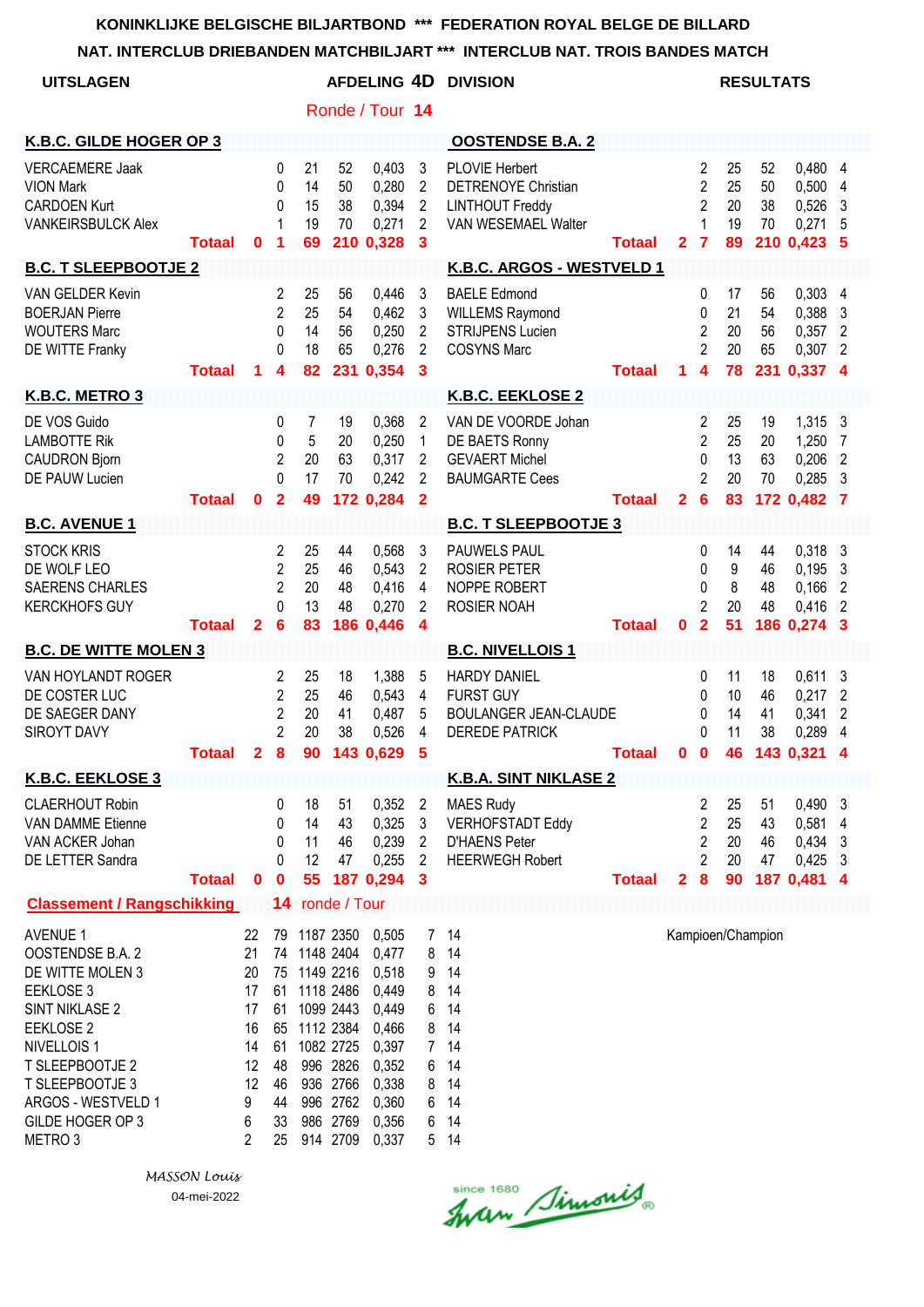#### **NAT. INTERCLUB DRIEBANDEN MATCHBILJART \*\*\* INTERCLUB NAT. TROIS BANDES MATCH**

|                                                                                                                                                                                                                                 |               |                                                                    |                                                                                       |                            |                                                                                                                                             |                                                                                                          |                                                                                                  | NAT. INTERCLUB DRIEBANDEN MATCHBILJART *** INTERCLUB NAT. TROIS BANDES MATCH                            |               |             |                                                                              |                            |                      |                                                                 |                                                       |
|---------------------------------------------------------------------------------------------------------------------------------------------------------------------------------------------------------------------------------|---------------|--------------------------------------------------------------------|---------------------------------------------------------------------------------------|----------------------------|---------------------------------------------------------------------------------------------------------------------------------------------|----------------------------------------------------------------------------------------------------------|--------------------------------------------------------------------------------------------------|---------------------------------------------------------------------------------------------------------|---------------|-------------|------------------------------------------------------------------------------|----------------------------|----------------------|-----------------------------------------------------------------|-------------------------------------------------------|
| <b>UITSLAGEN</b>                                                                                                                                                                                                                |               |                                                                    |                                                                                       |                            |                                                                                                                                             |                                                                                                          |                                                                                                  | AFDELING 4E DIVISION                                                                                    |               |             |                                                                              |                            | <b>RESULTATS</b>     |                                                                 |                                                       |
|                                                                                                                                                                                                                                 |               |                                                                    |                                                                                       |                            |                                                                                                                                             | Ronde / Tour 14                                                                                          |                                                                                                  |                                                                                                         |               |             |                                                                              |                            |                      |                                                                 |                                                       |
| <b>B.C. TOURNAI 1</b>                                                                                                                                                                                                           |               |                                                                    |                                                                                       |                            |                                                                                                                                             |                                                                                                          |                                                                                                  | <b>OOSTENDSE B.A. 3</b>                                                                                 |               |             |                                                                              |                            |                      |                                                                 |                                                       |
| <b>GODEFROIDT Fréderic</b><br><b>EQUIPART Pierre</b><br>PAPRZYCKI Laurent<br><b>BRUYERE Michel</b>                                                                                                                              | <b>Totaal</b> | $\mathbf{2}$                                                       | $\overline{2}$<br>$\mathbf{0}$<br>$\overline{2}$<br>$\overline{2}$<br>$6\phantom{1}6$ | 25<br>24<br>20<br>20<br>89 | 20<br>56<br>19<br>50                                                                                                                        | 1,250<br>0,428<br>1,052<br>0,400<br>145 0,613                                                            | 5<br>3<br>$\mathbf{3}$<br>3<br>$\sqrt{5}$                                                        | <b>BAERT Rony</b><br><b>THOMAS Peter</b><br><b>TRATSAERT Daniel</b><br><b>SCHLAPA Harald</b>            | <b>Totaal</b> | 0           | 0<br>$\overline{2}$<br>0<br>0<br>$\overline{2}$                              | 7<br>25<br>10<br>14<br>56  | 20<br>56<br>19<br>50 | 0,350<br>0,446<br>0,526<br>0,280<br>145 0,386 2                 | $\mathbf{1}$<br>2<br>$\overline{2}$<br>$\overline{2}$ |
| <b>B.C. DE GOUDEN SLEUTEL 2</b>                                                                                                                                                                                                 |               |                                                                    |                                                                                       |                            |                                                                                                                                             |                                                                                                          |                                                                                                  | <b>K.B.C. KORTRIJKSE 4</b>                                                                              |               |             |                                                                              |                            |                      |                                                                 |                                                       |
| <b>BAETSLE Peter</b><br>DE DEYNE Firmin<br>DE WEIRDT Jean-Marie<br>DE PREST Alex                                                                                                                                                | <b>Totaal</b> | $\mathbf{2}$                                                       | 2<br>$\mathbf{0}$<br>$\overline{2}$<br>$\overline{2}$<br>$6\phantom{1}6$              | 25<br>22<br>20<br>20<br>87 | 41<br>48<br>50<br>44                                                                                                                        | 0,609<br>0,458<br>0,400<br>0,454<br>183 0,475                                                            | 3<br>$\overline{4}$<br>$\overline{2}$<br>4<br>$\overline{\mathbf{4}}$                            | DENOULET Johan<br><b>CARDON Eddy</b><br><b>LOOSVELDT Frank</b><br><b>VERCOUILLIE José</b>               | <b>Totaal</b> | $\mathbf 0$ | 0<br>$\overline{2}$<br>$\Omega$<br>0<br>$\overline{2}$                       | 20<br>25<br>12<br>11<br>68 | 41<br>48<br>50<br>44 | $0,487$ 3<br>$0,520$ 3<br>0,240<br>$0,250$ 3<br>183 0,371 3     | $\overline{2}$                                        |
| K.B.C. EEKLOSE 4                                                                                                                                                                                                                |               |                                                                    |                                                                                       |                            |                                                                                                                                             |                                                                                                          |                                                                                                  | K.B.C. GILDE HOGER OP 2                                                                                 |               |             |                                                                              |                            |                      |                                                                 |                                                       |
| <b>BLOMME</b> Jean-Thierry<br>DE MEYER Rudi<br><b>MOEYKENS Biacio</b><br><b>BRUGGEMAN Franky</b>                                                                                                                                | <b>Totaal</b> | 1.                                                                 | 2<br>$\mathbf{0}$<br>$\mathbf{0}$<br>$\overline{2}$<br>$\overline{\mathbf{4}}$        | 25<br>22<br>5<br>20<br>72  | 48<br>52<br>23<br>43                                                                                                                        | 0,520<br>0,423<br>0,217<br>0,465<br>166 0,433                                                            | 3<br>$\overline{4}$<br>1<br>5<br>-5                                                              | <b>DEVOS Claude</b><br><b>HOUSSIN Mario</b><br><b>COUSSEMENT Wim</b><br><b>CALLAERT Alain</b>           | <b>Totaal</b> | $\mathbf 1$ | 0<br>$\overline{2}$<br>$\overline{2}$<br>$\Omega$<br>$\overline{\mathbf{4}}$ | 21<br>25<br>20<br>15<br>81 | 48<br>52<br>23<br>43 | $0,437$ 2<br>$0,480$ 3<br>0,869 4<br>0,348 2<br>166 0,487 4     |                                                       |
| <b>B.C. QUALITY ZELE 2</b>                                                                                                                                                                                                      |               |                                                                    |                                                                                       |                            |                                                                                                                                             |                                                                                                          |                                                                                                  | K.B.C. METRO 2                                                                                          |               |             |                                                                              |                            |                      |                                                                 |                                                       |
| <b>BOONE Leo</b><br><b>BOCKLANDT Martin</b><br>DE PAEPE Dirk<br>DE RYCKE Luc                                                                                                                                                    | <b>Totaal</b> | 1                                                                  | 0<br>$\overline{2}$<br>0<br>$\overline{2}$<br>4                                       | 19<br>25<br>14<br>20<br>78 | 41<br>62<br>48<br>37                                                                                                                        | 0,463<br>0,403<br>0,291<br>0,540<br>188 0,414                                                            | $\overline{2}$<br>$\overline{2}$<br>$\overline{2}$<br>5<br>5                                     | <b>WULFRANCK Luc</b><br><b>LEURIDON Jean-Pierre</b><br><b>MARTENS Johan</b><br><b>BAETE Jean-Pierre</b> | <b>Totaal</b> | 1.          | 2<br>0<br>$\overline{c}$<br>0<br>4                                           | 25<br>22<br>20<br>13<br>80 | 41<br>62<br>48<br>37 | 0,609<br>0,354<br>0,416<br>0,351<br>188 0,425                   | 4<br>3<br>5<br>$\overline{2}$<br>5                    |
| <b>OOSTENDSE B.A. 4</b>                                                                                                                                                                                                         |               |                                                                    |                                                                                       |                            |                                                                                                                                             |                                                                                                          |                                                                                                  | K.B.C. BRUGSE 4                                                                                         |               |             |                                                                              |                            |                      |                                                                 |                                                       |
| <b>GOEMAERE YVES</b><br><b>HACKE JEAN-MARIE</b><br>VAN GOETHEM GLENN<br><b>HELSMOORTEL RIK</b>                                                                                                                                  | <b>Totaal</b> |                                                                    | 2<br>2<br>2<br>0<br>2 <sub>6</sub>                                                    | 25<br>25<br>20<br>13<br>83 | 47<br>42<br>51<br>52                                                                                                                        | 0,531<br>0,595<br>0,392<br>0,250<br>192 0,432 5                                                          | 5<br>5<br>$\mathbf{3}$<br>2                                                                      | <b>GHAZAL AHMAD</b><br><b>BOECKAERT ERIC</b><br><b>ROGIERS MARC</b><br>VERCRUYSSE JOHAN                 | <b>Totaal</b> |             | 0<br>0<br>0<br>2<br>0 <sub>2</sub>                                           | 23<br>14<br>15<br>20       | 47<br>42<br>51<br>52 | 0,489 3<br>0,333<br>0,294<br>0,384<br>72 192 0,375 4            | $\overline{2}$<br>3<br>$\overline{4}$                 |
| <b>K.B.C. KORTRIJKSE 5</b>                                                                                                                                                                                                      |               |                                                                    |                                                                                       |                            |                                                                                                                                             |                                                                                                          |                                                                                                  | <b>K.B.C. ONS HUIS 2</b>                                                                                |               |             |                                                                              |                            |                      |                                                                 |                                                       |
| <b>NUYTTENS GINO</b><br><b>VANONACKER PATRICK</b><br><b>NICHELSON Didier</b><br><b>LANDRIEU JAN</b>                                                                                                                             | <b>Totaal</b> | $\mathbf{2}$                                                       | 2<br>0<br>2<br>2<br>$6\phantom{1}6$                                                   | 25<br>19<br>20<br>20<br>84 | 54<br>62<br>36<br>30                                                                                                                        | 0,462<br>0,306<br>0,555<br>0,666<br>182 0,461                                                            | 4<br>3<br>5<br>4<br>5                                                                            | <b>MANGELINCKX NICO</b><br><b>BRENDERS THIERRY</b><br>DE WIN GUY<br>DE WEVER KOEN                       | <b>Totaal</b> | 0           | 0<br>2<br>0<br>0<br>$\overline{2}$                                           | 19<br>25<br>13<br>12<br>69 | 54<br>62<br>36<br>30 | $0,351$ 3<br>$0,403$ 3<br>$0,361$ 2<br>$0,400$ 2<br>182 0,379 3 |                                                       |
| <b>Classement / Rangschikking</b>                                                                                                                                                                                               |               |                                                                    | 14                                                                                    |                            | ronde / Tour                                                                                                                                |                                                                                                          |                                                                                                  |                                                                                                         |               |             |                                                                              |                            |                      |                                                                 |                                                       |
| KORTRIJKSE 5<br>OOSTENDSE B.A. 4<br>ONS HUIS 2<br>OOSTENDSE B.A. 3<br><b>TOURNAI1</b><br>GILDE HOGER OP 2<br>EEKLOSE 4<br><b>KORTRIJKSE 4</b><br><b>BRUGSE 4</b><br>DE GOUDEN SLEUTEL 2<br>METRO <sub>2</sub><br>QUALITY ZELE 2 |               | 19<br>17<br>17<br>16<br>16<br>15<br>15<br>14<br>13<br>12<br>9<br>5 | 63<br>61<br>60<br>55<br>63<br>57<br>56<br>53<br>53<br>47<br>40                        | 64 1097 2512               | 1070 2313<br>1100 2356<br>1093 2402<br>1087 2491<br>1073 2470<br>1021 2450<br>1082 2629<br>1079 2602<br>1077 2558<br>1033 2457<br>1013 2640 | 0,436<br>0,462<br>0,466<br>0,455<br>0,436<br>0,434<br>0,416<br>0,411<br>0,414<br>0,421<br>0,420<br>0,383 | 8<br>$7\overline{ }$<br>8<br>8<br>5<br>6<br>5<br>6<br>6<br>6<br>$\overline{7}$<br>6 <sup>1</sup> | 14<br>14<br>14<br>14<br>14<br>14<br>14<br>14<br>14<br>14<br>14<br>14                                    |               |             |                                                                              |                            | Kampioen/Champion    |                                                                 |                                                       |

Since 1680 Simonis